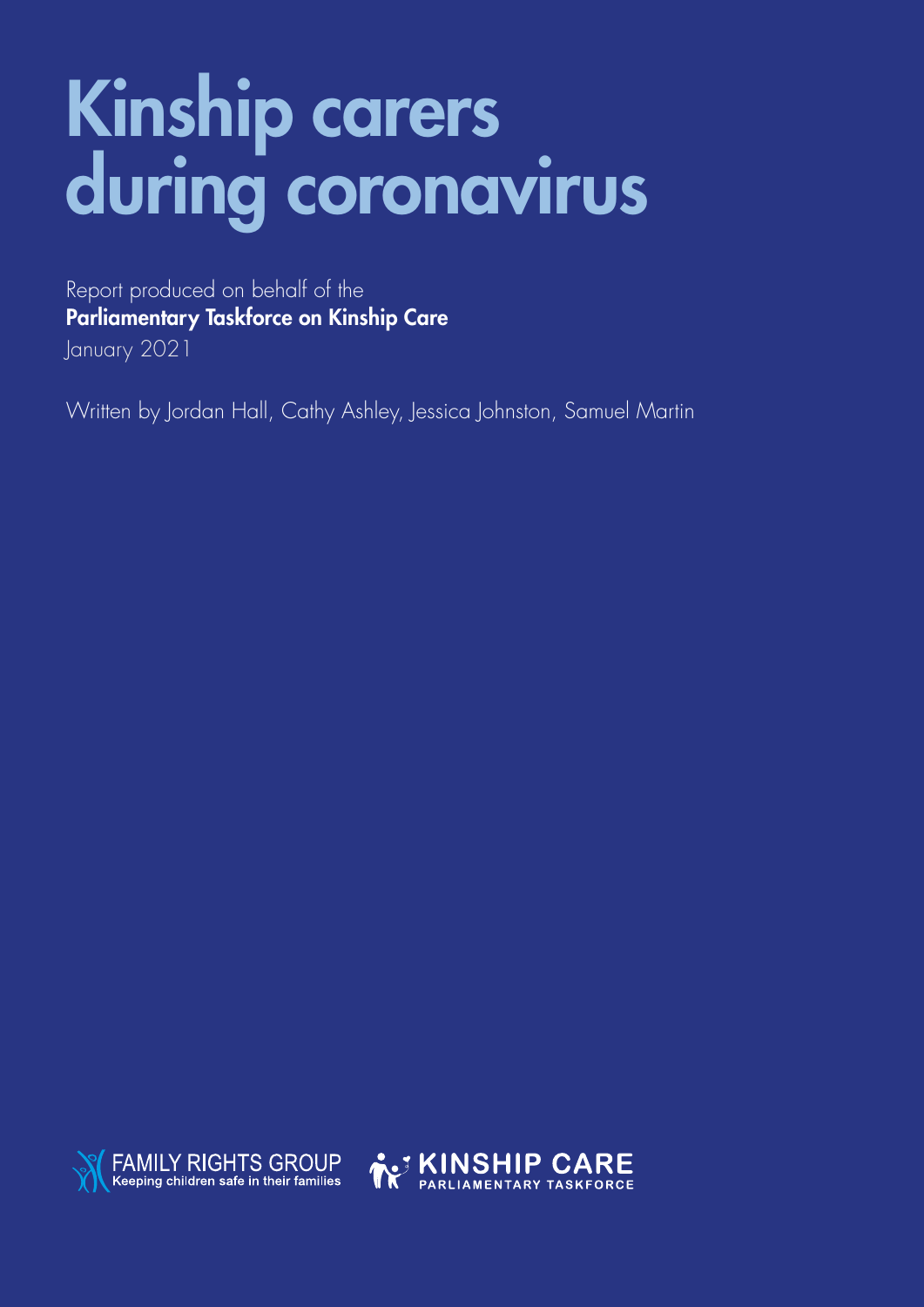#### About the Family Rights Group

Family Rights Group is the charity that works with parents in England and Wales whose children are in need, at risk or are in the care system and with members of the wider family who are raising children unable to remain at home. We advise parents, grandparents, other relatives and friends about their rights and options when social workers or courts make decisions about their children's welfare.

We campaign for families to have their voice heard, be treated fairly and get help early to prevent problems escalating. We champion policies and practices that keep children safe within their family and strengthen the family and community support networks of children in the care system.

The charity convenes a kinship carers' panel, runs a freephone specialist legal advice line for families involved in the child welfare system, hosts and moderates an on-line discussion forum for kinship carers and has extensive advice resources for kinship carers on its website. It also conducts research on kinship care, and provides the secretariat, including legal and policy support to the Kinship Care Alliance and to the Parliamentary Taskforce on Kinship Care (in conjunction with Catherine McKinnell MP's office).

#### Cross-party Parliamentary Taskforce on Kinship Care

The Cross-Parliamentary Taskforce on Kinship Care aims to raise awareness about, and support for, children in kinship care and to highlight the importance of this option for children who cannot live with their parents.

#### Kinship Care Alliance

The Kinship Care Alliance is made up of organisations which subscribe to a set of shared aims and beliefs about family and friends care. The KCA believe that children and young people are best placed with family and friends where it is in the child's best interests and safe to do so, and that these families should receive support and help to do this.

#### What is kinship care

Kinship care (also known as family and friends care) is any circumstance where a child is being raised by a friend or family member other than their parent. Kinship carers are commonly grandparents, but they can also be brothers and sisters, aunts and uncles, or close family friends. Kinship carers have stepped in to take on the care of a child, who is unable to live with their parents due to tragedy or trauma. Around 200,000 children in the UK are being raised by kinship carers.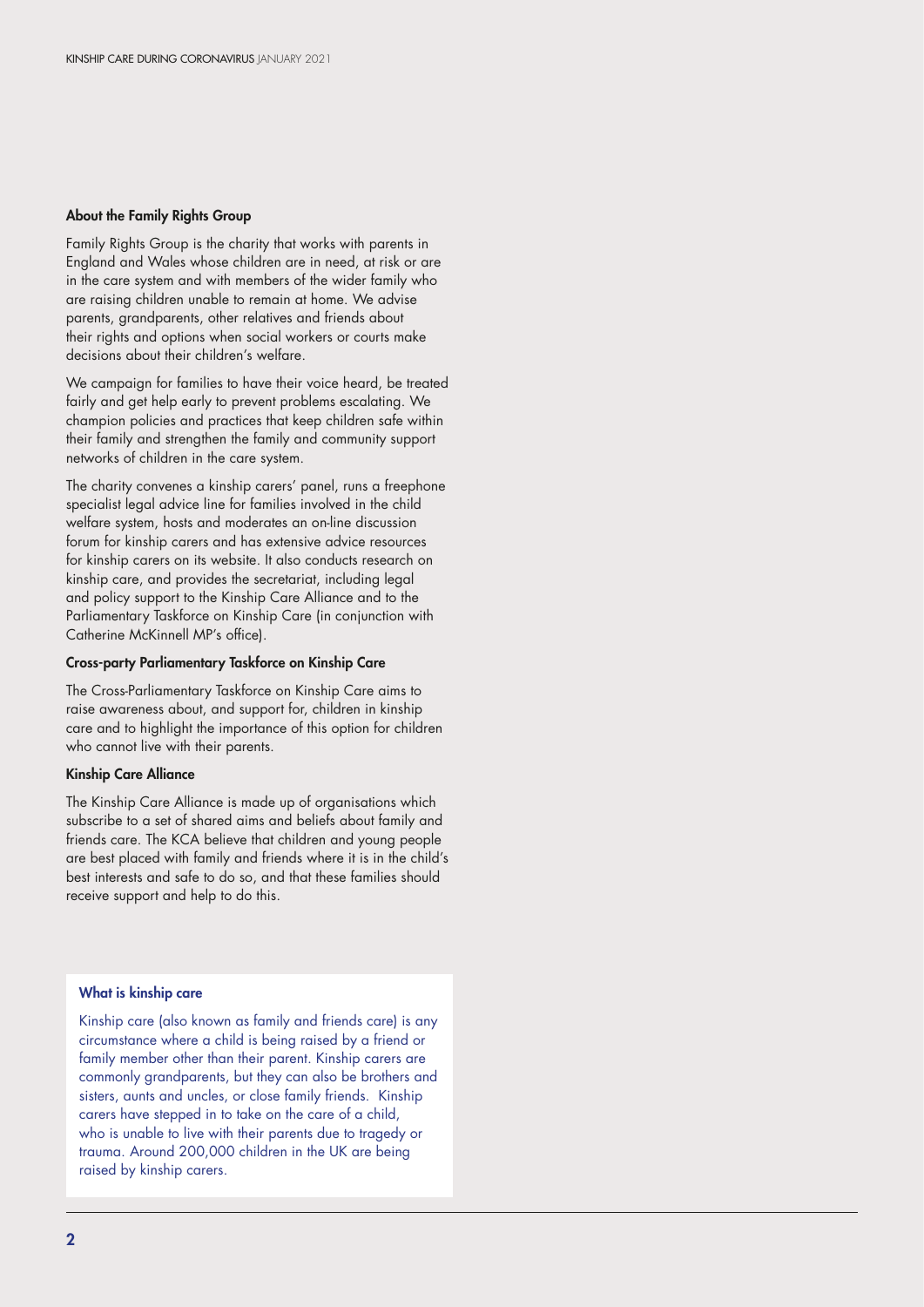# **Contents**

| <b>Introduction</b>                                                                             |    |
|-------------------------------------------------------------------------------------------------|----|
| Methodology                                                                                     |    |
| Summary of key findings and recommendations                                                     |    |
| Legal context and frameworks                                                                    | 8  |
| <b>Main survey findings</b>                                                                     | 11 |
| Recommendation for action to support kinship carers<br>lastest during the stage of the pandemic | 35 |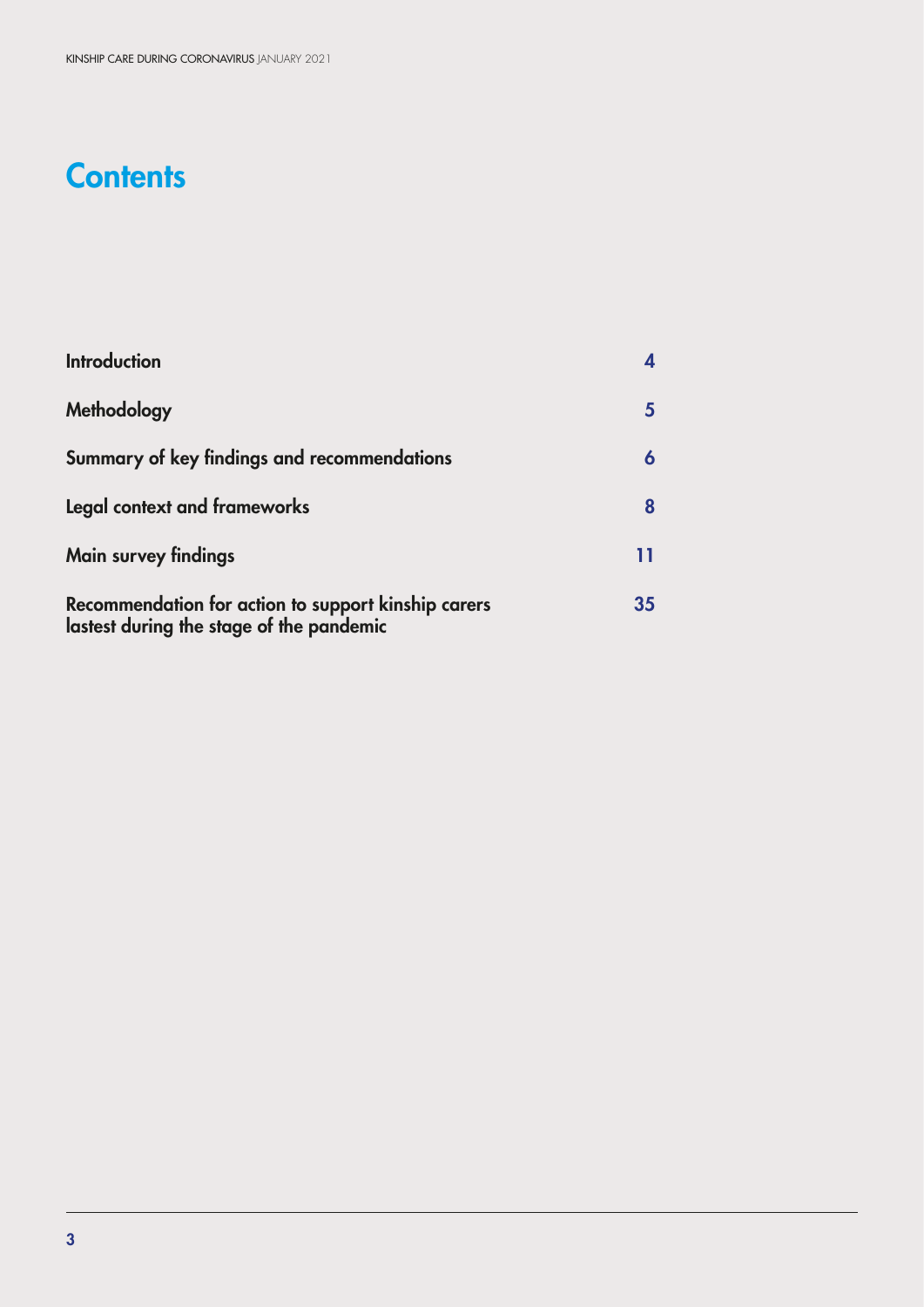# **Introduction**

#### Kinship carers' experiences during the latest lockdown

Ten months into the pandemic, and the impact on children, families and communities has been dramatic. Many kinship carer households in particular were already facing significant challenges.

In April 2020, during the first UK wide lockdown, the Parliamentary Taskforce on Kinship Care commissioned a survey, conducted by the Family Rights Group, into the views and experiences of kinship care households. The study revealed that the pandemic was increasing the pressure on kinship care families and made a series of recommendations to Government for immediate action.

Following the reintroduction of lockdown measures across the countries of the UK in late December 2020 and early January 2021, Family Rights Group and the Parliamentary Taskforce undertook a new survey to find out how kinship care households are coping in the latest stage of the pandemic. 605 kinship carers raising 889 kinship children responded to the survey and we are very grateful for their time and feedback.

This report is an analysis of the survey data and includes a number of recommendations for immediate action for the UK Government and the Scottish and Welsh Governments to consider. It will inform the work of Family Rights Group, the Parliamentary Taskforce, and the Kinship Care Alliance. We hope that it will also influence the kinship care policies, practices and services of local authorities and other public agencies. We also aim to raise awareness of kinship care amongst the public.

### Acknowledgements

We are extremely grateful to all the kinship carers who took the time to complete the survey. We would like to express our thanks to both the Esmee Fairbairn Foundation and the John Ellerman Foundation, whose generous funding made our research possible.

### Kinship carers

There are around 200,000 children in the UK who are not living with their parents but are being raised by relatives, such as grandparents or friends<sup>1</sup>. By stepping in and keeping children within family and friends networks, kinship carers are a vital element of our children's social care system. They are akin to foster carers and adopters although often without comparable recognition for their contribution to the welfare of children and the money they save the taxpayer. Central to work of the Parliamentary Taskforce is the principle that, where it is safe to do so, family should always be the first point of call for children who cannot live with their parents.

In the present crisis, the demographic characteristics of kinship carers make them especially vulnerable. Around half of kinship carers are grandparents and a proportion are over the age of 70. Kinship carers of all ages are more likely to be suffering from chronic health conditions than the wider population. Moreover, the children they are raising have often suffered tragedy or trauma. We know from previous surveys that more than half of kinship carers have had to give up work as a result of taking on the care of kin children. They are more likely to be poorer and more isolated than the wider population.

In September 2020, the Parliamentary Taskforce published a report, 'First Though Not Afterthought'<sup>2</sup>, containing new research and a vision for a children's social care system where more children can safely thrive in kinship care. It made a series of recommendations for government, local authorities and other public agencies to better support kinship care and the needs of carers and their children.

Analysis of the 2011 census by Wijedasa found that 180,000 children in the UK were being raised by relatives. This figure does not include children being raised by unrelated kinship carers, such as family friends. The census data found that the numbers of children raised in kinship care rose between 1991, 2001 and 2011, it is likely to have continued to rise since 2011. Wijedasa D (2015) The prevalence and characteristics of children growing up with relatives in England. University of Bristol https://research-information.bristol.ac.uk/files/190703751/Briefing\_Paper\_001.pdf

<sup>2</sup> https://www.frg.org.uk/images/Cross\_party\_PT\_on\_KC/KinshipCare\_parliamentary-report-September20.pdf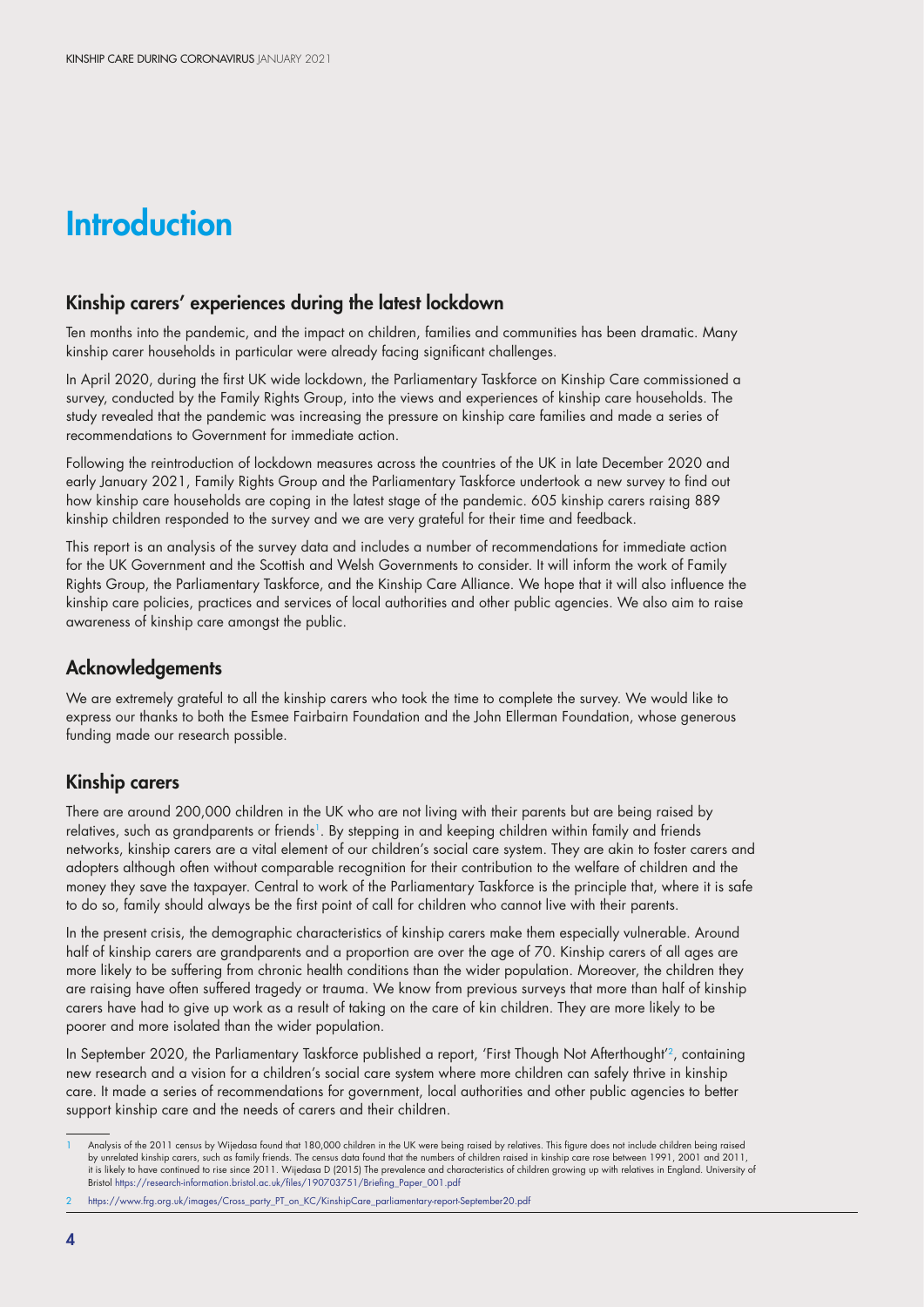# **Methodology**

The survey was designed in partnership with kinship carers, who helped to focus the questions on the key concerns affecting their lives. It was adapted from the survey used in April 2020, with additional questions to reflect the circumstances at the latest stage of the crisis.

Survey Monkey on-line platform was used to host the survey in order to make it accessible to as many kinship carers as possible, and for ease of analysis. Respondents could choose to answer all, or some, of the questions.

The survey was open for a week from Friday 8th January until noon on Friday 15th January 2021.

The survey was promoted on Family Rights Group's website and on the social media feeds of members of the Parliamentary Taskforce, Family Rights Group and other organisations within the Kinship Care Alliance. It was also posted on a number of kinship care Facebook groups and shared on Facebook by kinship carers. The survey consisted of more than 40 questions and Excel and Survey Monkey software were used to analyse results.

The report is laid out to enable responses to each (closed) survey question to be easily read. Where open survey questions were asked, the report provides illustrative quotes or quantifies the results. Under each question, it sets out the number and percentage of respondents answered the question.

The survey results were analysed by Cathy Ashley, Jordan Hall, Jessica Johnston and Samuel Martin from the charity Family Rights Group.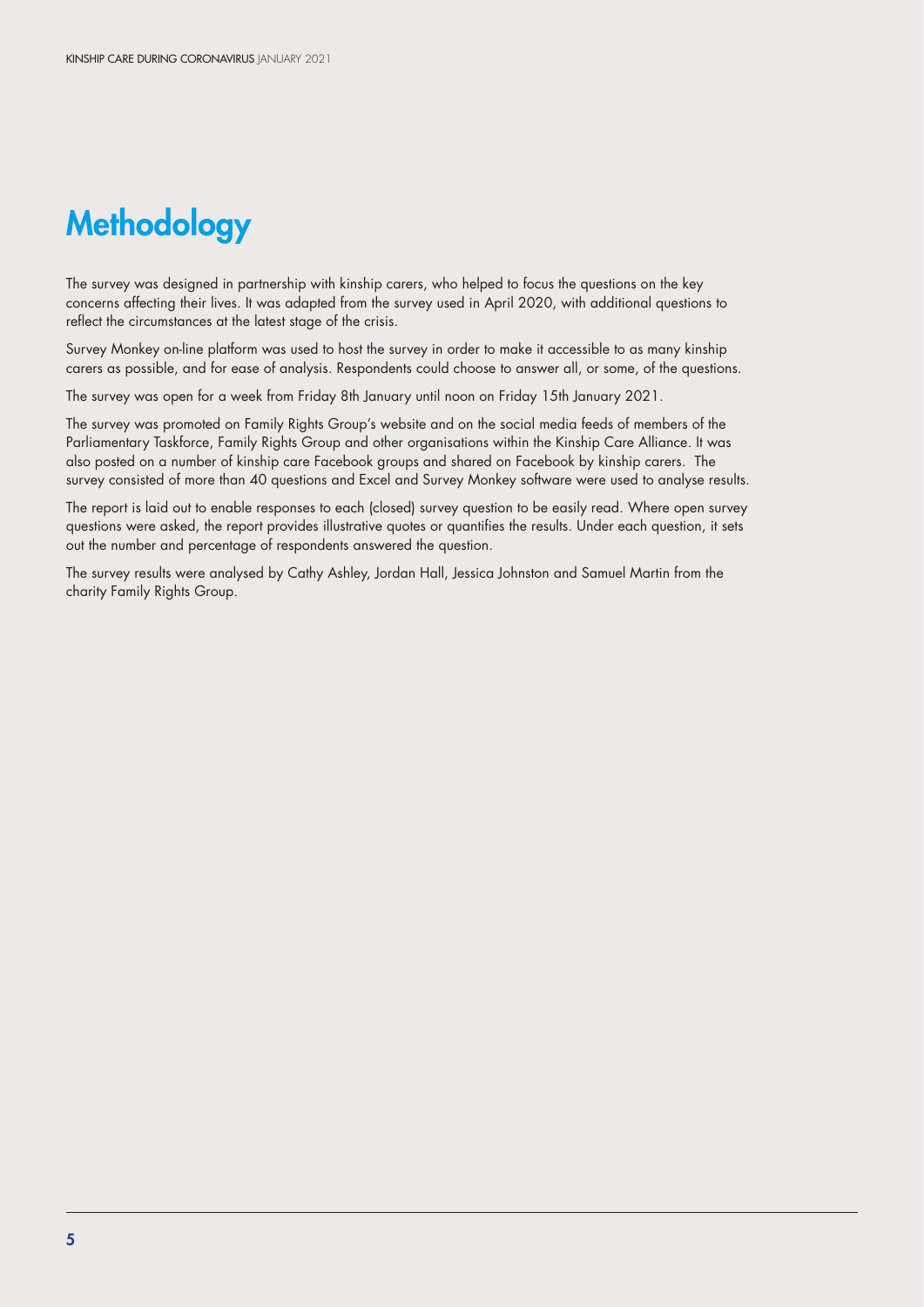# Summary of key findings and recommendations

The survey heard from 605 respondents, who are raising 889 kinship children and a further 238 birth children. Most respondents are grandparents raising their grandchildren and nearly 4 in 10 are single households.

#### Significant needs and additional responsibilities:

- A quarter of kinship carers said that they have a limiting long-term illness or disability.
- Over a third (36%) have other caring responsibilities outside of the home, a large number of which were for elderly parents or parents in law.
- Almost half of children being raised by kinship carers (49%) have special needs or disabilities. Almost one in three kinship children has an Education, Heath and Care Plan demonstrating their significant levels of additional needs.
- Almost a quarter (23%) of kinship carers are raising birth children alongside their kinship children.
- More than half of kinship care placements have come about as a result of parental drug or alcohol misuse. 4 in 10 cited parental mental ill health as the reason.
- 23% of kinship carers indicated that they have been required to shield during the course of the pandemic.

#### Support:

- A third of respondents have received no support during the course of the pandemic.
- 87% stated they had not received any support maintaining contact between the children and parents/family members.
- The three biggest worries of kinship carers during the latest stage of the pandemic are their child/children's emotional and mental wellbeing (71%), concern for what will happen to them if the carer gets the virus (65%) and the child/children's education (58%).

#### Financial:

- Almost 4 in 10 respondents are facing financial hardship.
- Almost a third of respondents are living in inappropriate or temporary housing for their family.

#### Education:

- Two thirds of families had been offered a school place during this latest lockdown. 10% had not been offered a place but indicated that they would like one.
- A third (32%) of kinship families indicated they would find support with equipment for remote learning helpful but had not been offered it. 37% expressed the same wish for help with access to broadband/data for remote learning.
- Half of kinship carers believe their child/children need additional support to catch up on education.

#### Legal:

• We echo the findings of the Parliamentary Taskforce on Kinship Care's report published in September 2020 in respect of access to legal support. That report highlighted that three-quarters of kinship carers feel they did not have enough information about legal options to make an informed decision when taking on care of their kinship child. Moreover, 58% incurred legal costs and 4 in 10 of those received no financial help with this.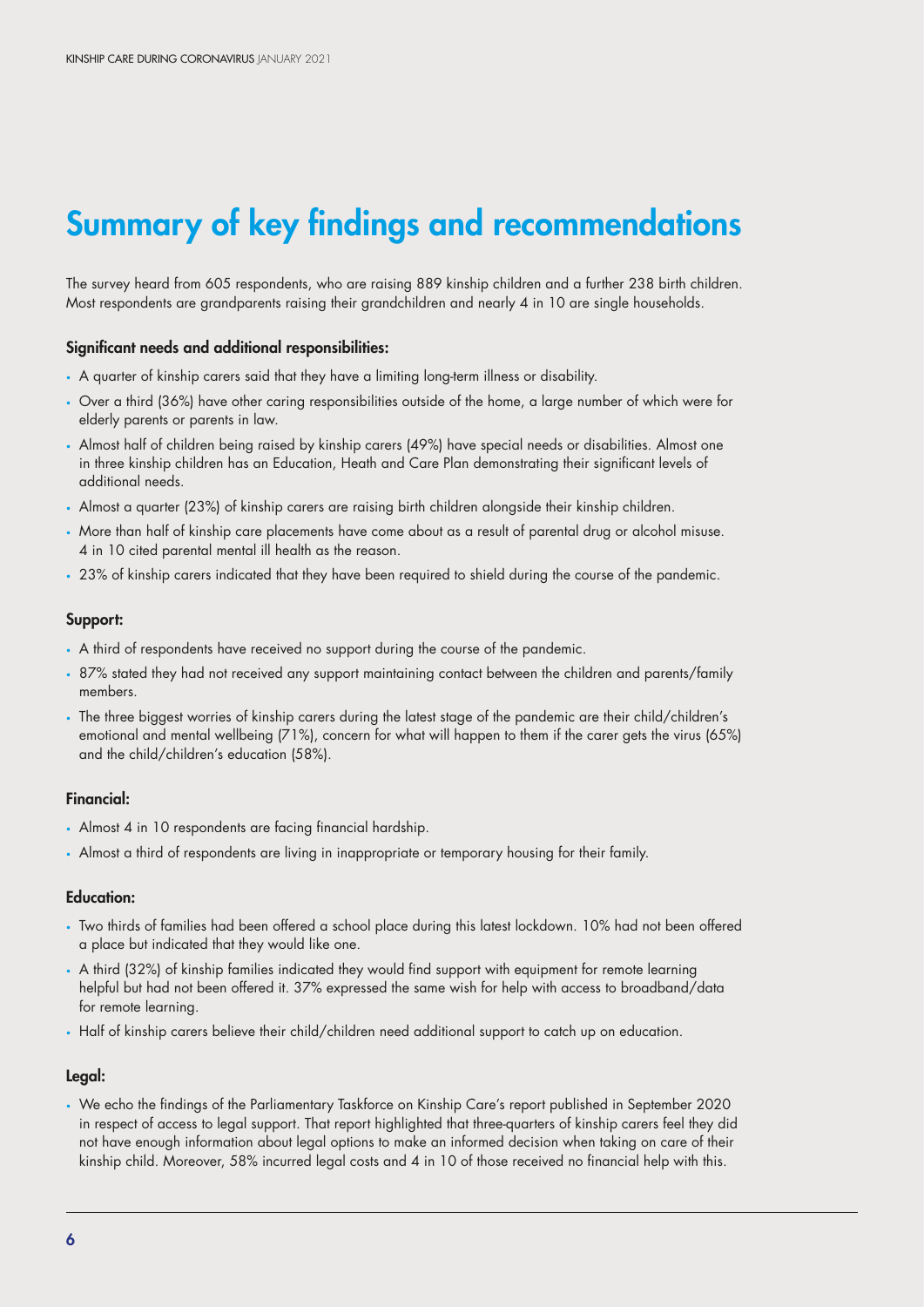We welcome the measures the Government have hitherto introduced through the course of this pandemic to support the most vulnerable and disadvantaged families. We believe there are further steps the Government could now take in order to ensure kinship carer families are properly supported and children can reach their potential. Without support, placements may break down and more children would enter the care system, at a much greater cost to the child, family, society and the public purse. We propose:

#### Educational support for kinship children

- Ensure all kinship children can access equipment and data for remote learning.
- All children in kinship care, where there is professional evidence of additional need, should be included within the remit of the National Tutoring Programme.
- Consider extending the remit of Virtual School Heads and Pupil Premium Plus to all children in kinship care.

#### Access to therapeutic support

• Extend the Adoption Support Fund to all children being raised by kinship carers, who are unable to live with their parents.

#### Financial support

- Consider how welfare flexibility can prevent kinship care families from being pushed into severe poverty. This should include the under occupation penalty ('bedroom tax'), the Benefit Cap, Universal Credit including the Covid-19 uplift, and Pension Credit.
- Consider how the right of adopters to paid employment leave and protection could be extended to kinship carers.

#### Access to justice for kinship carers

- For the Ministry of Justice to deliver the promised extension of legal aid to special guardians in private law proceedings as a matter of urgency.
- Consider how to address the comparable gaps in legal aid provision in public law and pre-proceedings.

#### Vaccination programme

• All carers, including foster carers and all kinship carers, regardless of the child's legal status, should be prioritised in the vaccination programme by being classed as keyworkers.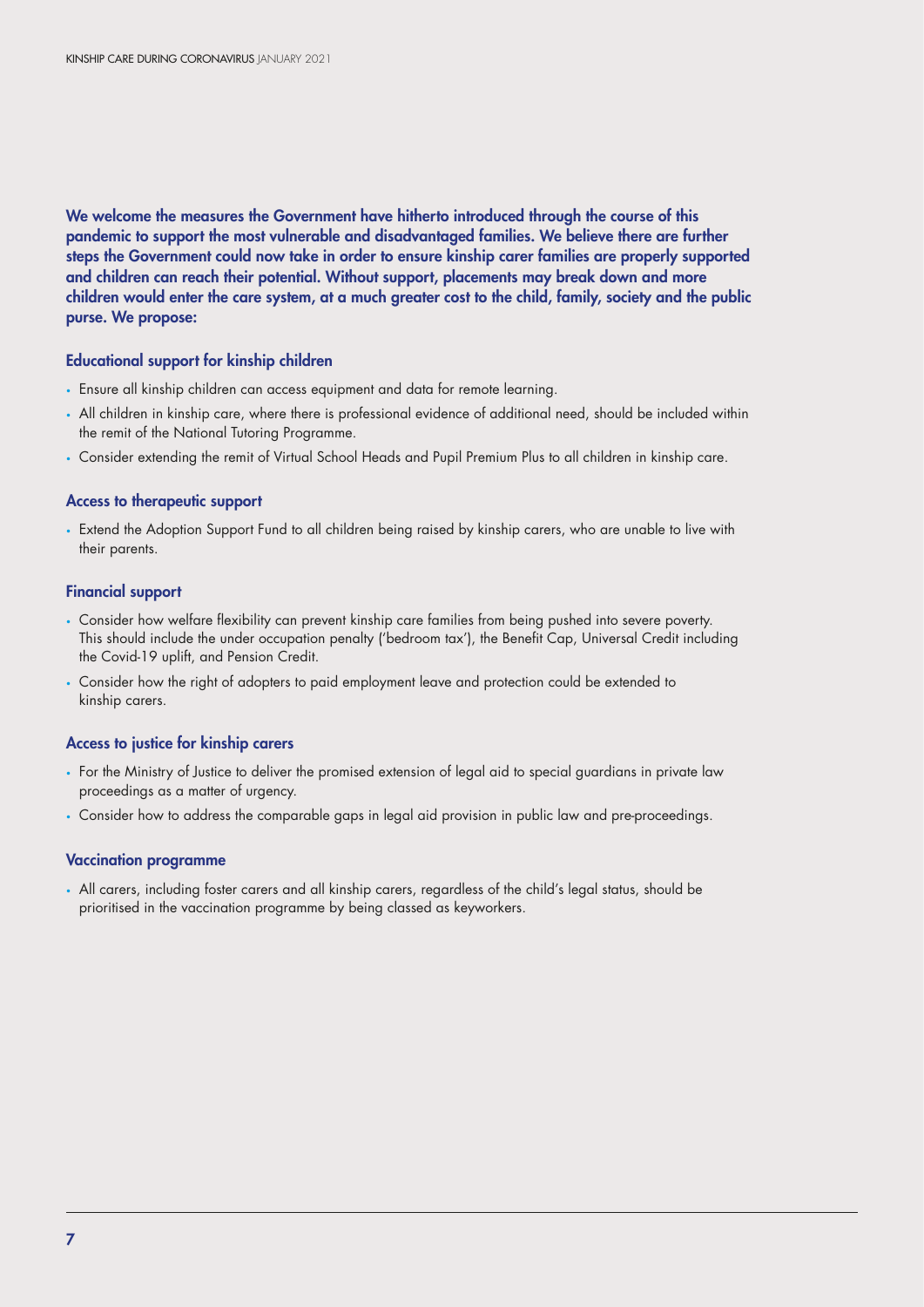# Legal context and frameworks

There are different legal arrangement under which a kinship carer may be raising a child. The type of legal arrangement will affect whether and how the kinship carer is assessed and both the child's and carer's right to support. Whether a kinship carer has parental responsibility<sup>3</sup> for a child will also depend on the type of legal arrangement in place. Having parental responsibility enables the carer to make key decisions for the child, such as agreement to a medical operation.

Types of kinship care arrangements:

#### • Informal kinship care – private family arrangements

Some kinship carers step in and take on the care of a family member's child without the prior involvement of children's services and without the matter being considered by the Family Court. When a close family member takes on the care of a child in this way, it is known as a 'private family arrangement'. In this scenario, there will be no assessment of the carer or the child.

Without an order or the prior involvement of children's services, there is no duty on the local authority to provide the child or kinship carer with any specific support, save for the general duties that all local authorities in England have under section 17 of the Children Act 1989<sup>4</sup> to safeguard and promote the welfare of 'children in need' in their area.

#### • Private fostering

A private fostering arrangement arises where someone who is not a close relative of the child<sup>5</sup>, and is not already approved as a local authority foster carer, looks after a child for 28 days or more. Children's services have specific duties to assess a private foster carer and to visit the child. They should be informed of any private foster care arrangement at least six weeks before it is due to start (or immediately if the arrangement is due to happen sooner)<sup>6</sup>. Once informed, children's services then have a duty to visit and speak to the child, their parents, the private foster carer and anyone else living in the foster carer's household. Suitability checks (including DBS checks) must be done on everyone in the household over the age of 16. Children's services must visit the child every six weeks for the duration of the placement.

#### • Kinship care under private law court orders

The court orders which most commonly formalise kinship care arrangements are private law orders. This includes 'lives with' child arrangements orders (previously known as residence orders), and special guardianship orders. It is rare for children placed in kinship care arrangements to be made subject to adoption orders. The making of either of these orders grants parental responsibility to the kinship carer, though a special guardianship order provides the kinship carer with 'enhanced' parental responsibility which in some circumstances can be used to the exclusion of the parents.

#### • Special guardianship

A special guardianship order secures a child's long-term home with someone who is not their parent. It lasts until the child turns 18. The order restricts the birth parents' rights but does not permanently end them. It is therefore particularly appropriate for kinship care arrangements, as the legal link to the birth family is retained.

There is a general duty on local authorities to make provision in their area for a range of special guardianship support services. These support services are set out in the Special Guardianship Regulations 2005, and include

Parental responsibility is defined in law as 'all the rights, duties, powers, responsibility and authority that, by law, a parent has in relation to their child and their child and their (hild's property' (section 3 (1) of

<sup>4</sup> <https://www.legislation.gov.uk/ukpga/1989/41/section/17> a child will be 'in need' if s/he is unlikely to achieve or maintain, or to have the opportunity of achieving or maintaining, a reasonable standard of health or development without the provision for her/him of services by a local authority, or if s/he is disabled. In Wales, the 'child in need' framework does not apply, and there are separate support provisions set out in the Social Services and Wellbeing (Wales) Act 2014.

<sup>5</sup> Close relative is defined in the Children Act 1989, section 105 as a grandparent, brother, sister, uncle or aunt (whether full blood or half blood or by marriage or civil partnership) or step-parent' https://www.legislation.gov.uk/ukpga/1989/41/section/105

<sup>6</sup> The Children (Private Arrangements for Fostering) Regulations 2005, Regulation 3. http://www.legislation.gov.uk/uksi/2005/1533/made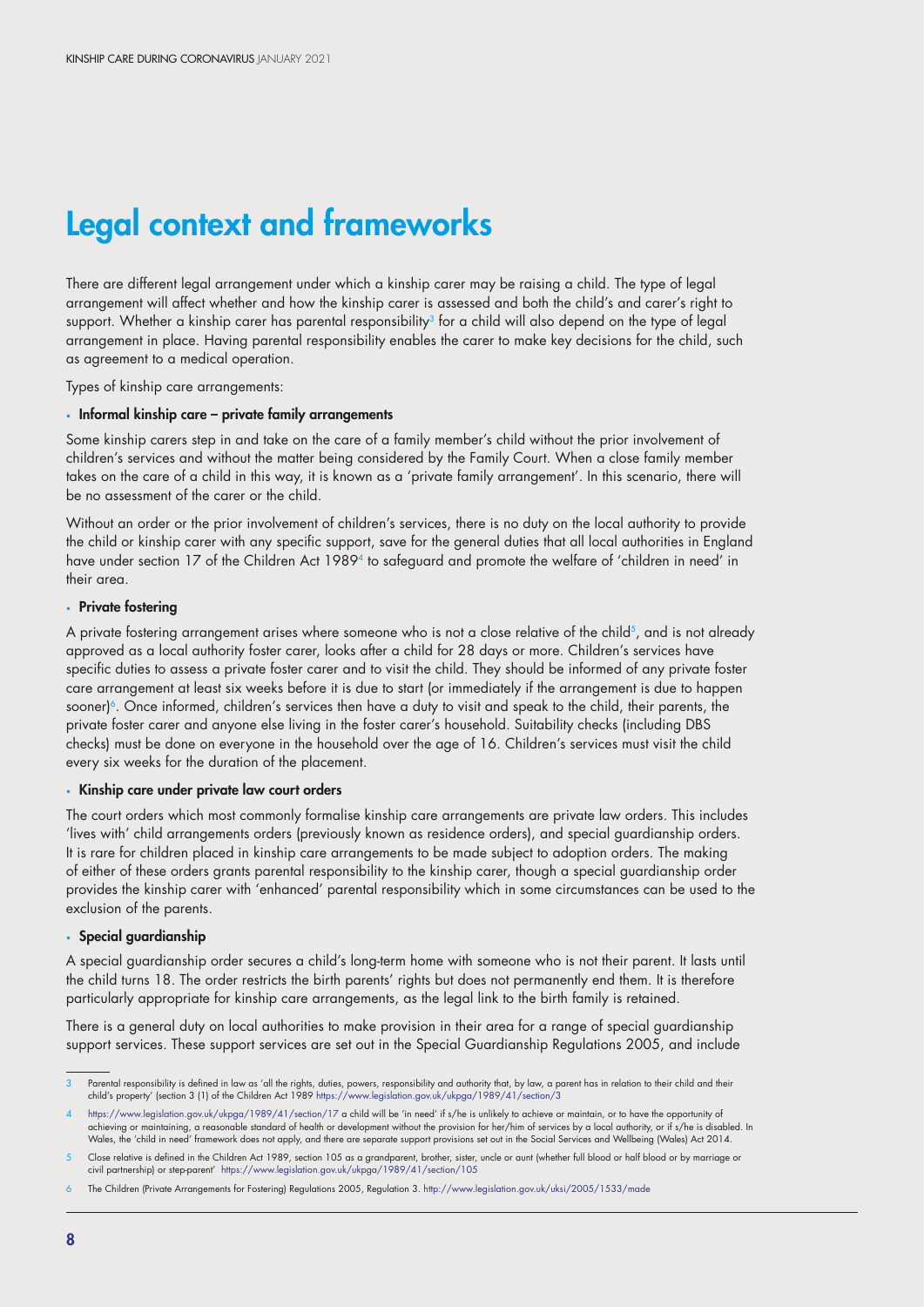financial help and help with contact arrangements. If the child had not been in the care system immediately prior to the special guardianship order being made, then whether the local authority conducts an assessment of their need for support is discretionary, as is largely whether and what support is provided.

If the child was in the care system immediately prior to the order being made, then children's services must assess their need for support (including financial help), but this does not mean children's services are obliged to provide such support. Children in this situation are entitled to certain help, such as pupil premium plus or to apply for therapeutic support under the Adoption Support Fund.

Therefore the level of support that a child or their special guardian receives can vary significantly.

#### • Child arrangements orders

A 'lives with' child arrangements order will state that the child is to live with the kinship carer named in the order. The carer will share parental responsibility for the child with the parents. Children's services have a discretionary power (not a duty) to pay a means tested child arrangements allowance. Children who were in the care system and are now under a child arrangements order are entitled to certain supports, such as Pupil Premium Plus.

#### • Kinship foster care

If children's services have a role in placing a child with a relative or friend, then that person should be assessed as a family and friends foster carer – also known as a kinship foster carer. For example, if in an emergency situation a social worker asks a family member to care for the child, then children's services would have been instrumental (i.e. have had a role) in making that placement. A kinship carer does not acquire parental responsibility when they become a foster carer for a child in their family and friends' network, but the child is a 'looked after' child and therefore entitled to certain support services, including leaving care services.

A kinship carer can be approved as a foster carer on a temporary basis once basic checks have been undertaken. This allows a child to be placed in their care immediately, rather than first having to spend time in unrelated local authority care. A full assessment of the kinship carer must be conducted within 16 weeks of the child moving to their care (this may be extended for a further eight weeks in exceptional circumstances). Anyone who is approved as a kinship foster carer should receive a fostering allowance for the looked after child in their care. This applies equally to carers who have temporary approval and those who are fully approved. Kinship carers are entitled to be paid at the same rate as unrelated foster carers.

In addition to the provisions which relate to different kinship care arrangements, English local authorities are required, by statutory family and friends care guidance<sup>7</sup>, to have a published and up to date family and friends care policy. This should set out their approach to meeting the needs of children being raised in kinship care. Local authorities should also have a designated and named senior manager with responsibility for implementation of the family and friends care policy

More information about any of these legal arrangements and the implications for decision making, assessment and support, can be found on Family Rights Group's website. This information can be found in their advice sheets [www.frg.org.uk.](http://www.frg.org.uk) Kinship carers (or potential kinship carers) who need legal advice, can also contact Family Rights Group's freephone advice line on 0808 801 0366 or register and post on Family Rights Group's on-line family and friends carers' forum<https://www.frg.org.uk/FandFCForum/>

# Legal framework during the COVID-19 pandemic

Assessment of potential and current kinship carers during the pandemic, have primarily taken place remotely, by telephone or video. These assessments concern whether or not a prospective kinship carer may take on the longterm care of a child within their family and friends network, and the support they might receive to care for the child. The impact of not being able to participate effectively in these important meetings could be significant for the child and their family.

Family and friends care: Statutory guidance for local authorities (2011) https://assets.publishing.service.gov.uk/government/uploads/system/uploads/attachment\_ data/file/288483/family-and-friends-care.pdf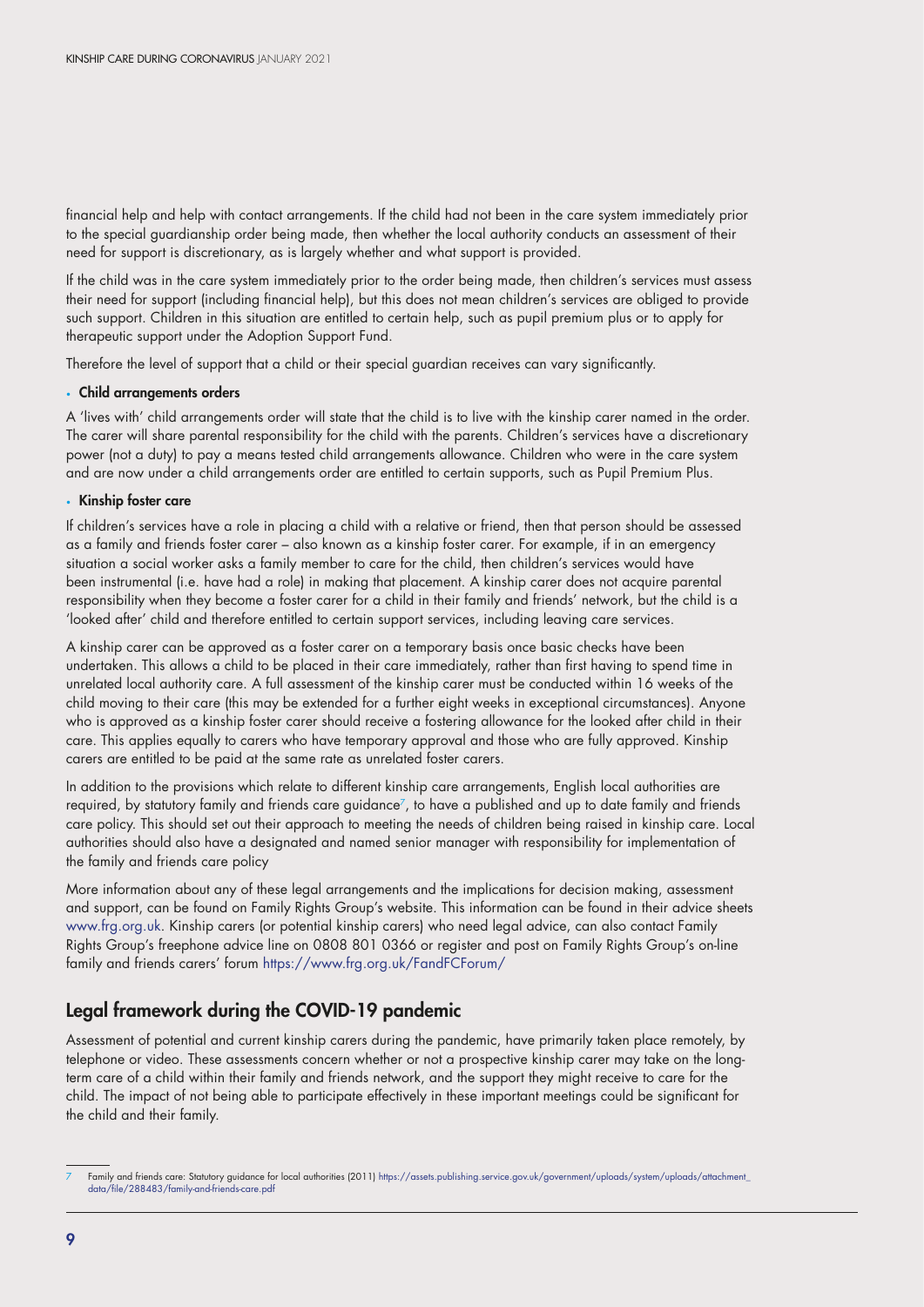The family justice system also had to meet the challenge of remote justice, with hearings in the Family Court moving to take place via telephone or video conference, often without the advice and support of a lawyer. The President of the Family Division has recently published a message in which he anticipates that there will continue to be a "significant proportion of remote/hybrid hearings over the next six months"8.

The result from this latest survey demonstrate that there is still significant variation across the country in terms of local authority and court practice. Some respondents to the survey highlighted the need for support during legal proceedings at this time. For example in applying for a special guardianship order for the child who has been placed with them during the pandemic. As set out below, kinship carers and potential kinship carers have very limited access to legal advice and representation and are often left to face the assessment and court process unprepared or to self-represent in court proceedings.

# Legal aid and help with legal costs

The results from this survey demonstrate the importance, accentuated even more in remote hearings, of kinship carers needing access to legal advice and representation from the outset so that they understand how best to secure the child's future with them, and as circumstances change. Without legal advice, some family and friends do not know how to secure the child's future with them, or do not understand the legal ramifications of the court order that they are entering into and so cannot make the best decision for the child and their family.

Under the Legal Aid Sentencing and Punishment of Offenders Act 2012, virtually all private family law issues were removed from the scope of legal aid. There are limited exceptions to this, including where the applicant for legal aid has evidence of either domestic abuse, or child abuse by the person who will be the respondent in the case. This 'gateway evidence' (see below) will bring the case back into scope for legal aid. However, the applicant for legal aid still then needs to pass a means test and a merits test. Where a kinship carer or prospective kinship carer is seeking a special guardianship order or a 'lives with' child arrangements order in private law proceedings (not care proceedings), they must be able to provide evidence that the child has suffered abuse at home. Gateway evidence would include evidence that the child is on a child protection plan, or a letter from children's services confirming the concerns and reasons why they may support the child going to live with the kinship carer. However, many prospective kinship carers will not have the relevant gateway evidence and so cannot secure legal aid. This may be because the local authority has, for example, decided that as long as the child is living with the carer, then the child does not meet the threshold for a child protection plan.

In the context of care proceedings, if a kinship carer is joined as a party to the proceedings, then they can apply for legal aid to be represented in the proceedings. However, many kinship carers are not parties to proceedings, or do not have access to early legal advice such that they know that this may be an option. Outside of court proceedings, legal aid for kinship carers is similarly limited. When children's services are contemplating care proceedings and initiate the formal 'pre-proceedings' process in accordance with the Public Law Outline, parents will be eligible for legal advice via non-means and non-merits tested Legal Help. But where a kinship carer is already caring for a child in this scenario, or is being assessed pre-proceedings as a prospective carer for the child, they would not have similar access to Legal Help advice pre-proceedings.

Because prospective kinship carers commonly cannot access legal aid, many local authorities make some funding available for kinship carers to obtain legal advice. However, whether or how much legal help a local authority is prepared to fund varies and is often not made public. Typically, advice is made available only to prospective carers who the local authority is proposing as a long-term care option for the child. This model of funding is also limited and may constitute no more than a one-off, one hour meeting with a solicitor.

<sup>8</sup> The Family Court and Covid 19 – The Road Ahead 2021 <https://www.judiciary.uk/wp-content/uploads/2021/01/Road-Ahead-2021.pdf>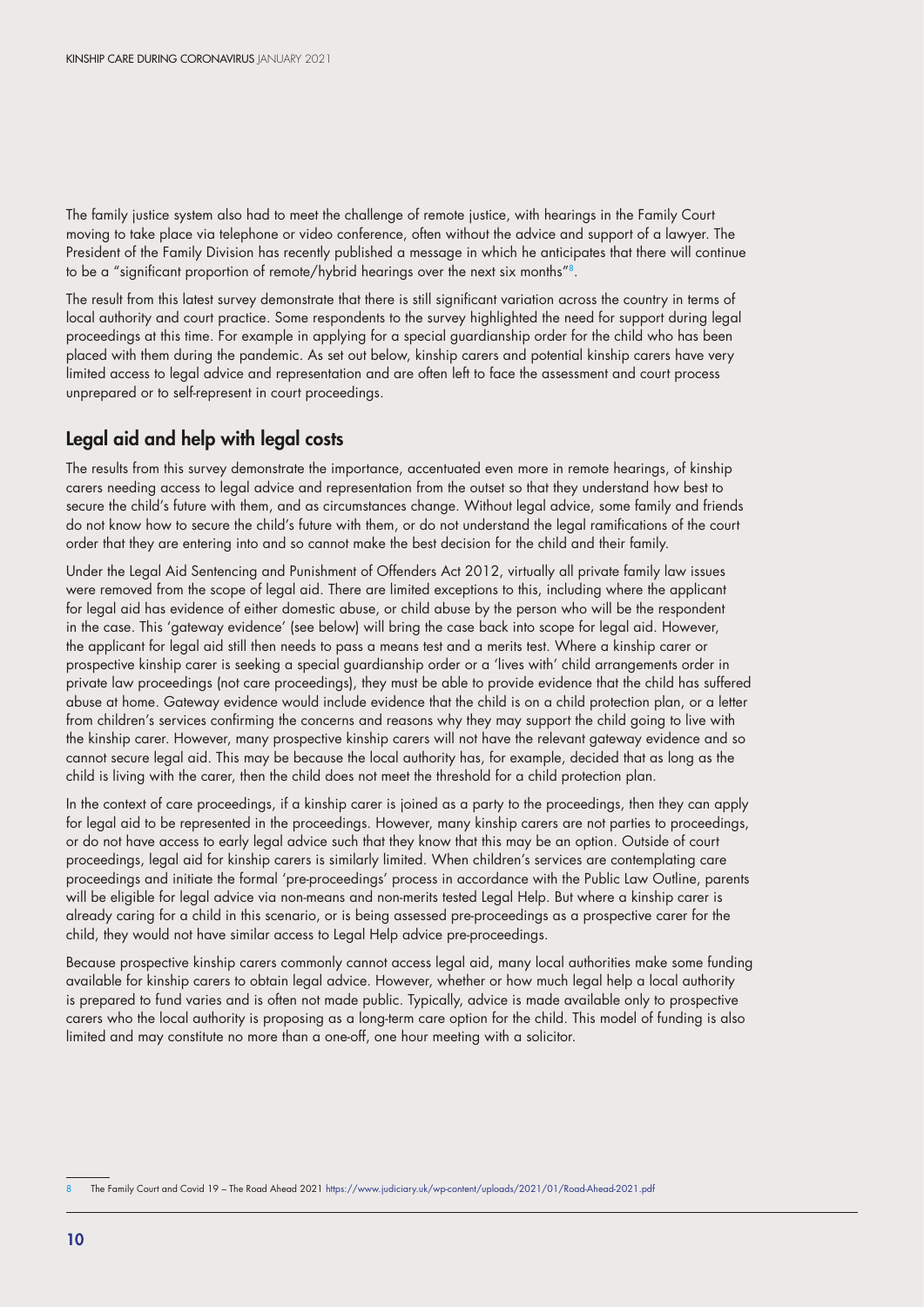# Main survey findings

## The kinship carers

This section sets out the demographics of the respondents.

Under each question, is set out how many kinship carers have responded.

#### Q1 Where kinship carer lives in the UK

|                   | <b>Respondents</b> | % of respondents |
|-------------------|--------------------|------------------|
| England           | 539                | 90%              |
| Wales             | 25                 | 4%               |
| Scotland          | 37                 | 6%               |
| Northern Ireland  |                    | $0\%$            |
| Total respondents | 602                |                  |

#### Q2 If kinship carer lives in England, which region do they live in?

| <b>English region</b> | <b>Respondents</b> | % of respondents | % of population of England<br>living in those regions <sup>9</sup> |
|-----------------------|--------------------|------------------|--------------------------------------------------------------------|
| East of England       | 40                 | 8%               | 11%                                                                |
| East Midlands         | 29                 | 6%               | 9%                                                                 |
| London                | 43                 | 8%               | 16%                                                                |
| North East            | 54                 | 10%              | 5%                                                                 |
| North West            | 85                 | 16%              | 13%                                                                |
| South East            | 121                | 23%              | 16%                                                                |
| South West            | 62                 | 12%              | 10%                                                                |
| <b>West Midlands</b>  | 38                 | 7%               | 11%                                                                |
| Yorkshire and Humber  | 48                 | 9%               | 10%                                                                |
| Total respondents     | 520                |                  |                                                                    |

The table sets out the number and proportion of respondents living in each of the English regions. The third column reflects the percentage of the population of England living in each region. There was a disproportionately low response to the survey from London.

Analysis by Wijedasa<sup>10</sup> of 2011 census data has previously found that London and the North East have the highest proportions of children in kinship care compared to the rest of England.

<sup>9</sup> https://www.statista.com/statistics/294681/population-england-united-kingdom-uk-regional

<sup>10</sup> Wijedasa D (2015) The prevalence and characteristics of children growing up with relatives in England. University of Bristol https://research-information.bristol. ac.uk/files/190703751/Briefing\_Paper\_001.pdf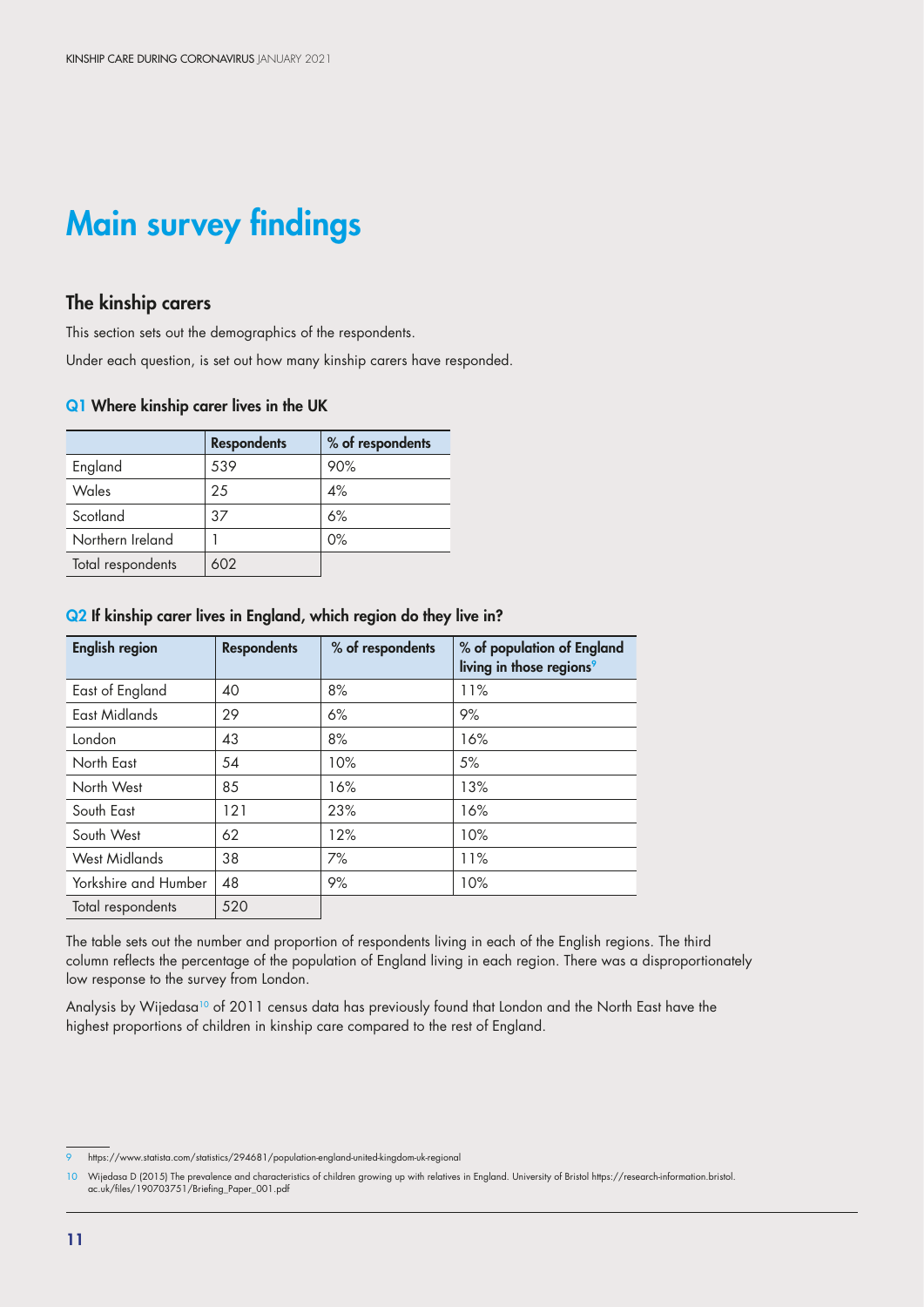#### Q3 Age of kinship carer

| Age of kinship carer | Respondents   | % of respondents |
|----------------------|---------------|------------------|
| 18-24 years old      | $\mathcal{P}$ | 0%               |
| 25-34 years old      | 26            | $4\%$            |
| 35-44 years old      | 77            | 13%              |
| 45-54 years old      | 184           | 32%              |
| 55-64 years old      | 216           | 37%              |
| 65-74 years old      | 67            | 12%              |
| 75 years or older    | 5             | $1\%$            |
| Prefer not to say    | 3             | $1\%$            |
| Total respondents    | 580           |                  |

17% of kinship carers who responded are under 45 years of age, 69% are aged 45 – 64 years. 13% are 65 years old or over.

#### Q4 Does kinship carer have a limiting long term illness or disability?

| Illness or disability | Respondents | % of respondents |
|-----------------------|-------------|------------------|
| Yes                   | 146         | 25%              |
| No                    | 398         | 69%              |
| Prefer not to say     | 36          | 6%               |
| Total respondents     | 580         |                  |

A quarter of kinship carers who responded said they have a limiting long-term illness or disability. Many of these carers will be at great health risk from the virus due to their health conditions.

#### Q5 How many kinship children under the age of 18 years are you raising as a kinship carer?

This does not include respondents' birth children.

| Number of kinship children<br>being raised by carer | Respondents | % of respondents |
|-----------------------------------------------------|-------------|------------------|
|                                                     | 360         | 62%              |
| 2                                                   | 146         | 25%              |
| 3                                                   | 52          | 9%               |
| 4                                                   | 15          | 3%               |
| 5                                                   | 3           | $0\%$            |
| 6                                                   | 0           | $0\%$            |
| More than 6                                         |             | $0\%$            |
| Ω                                                   | 5           | 1%               |
| Total respondents                                   | 582         |                  |

In total, the 582 kinship carers who responded to this question are raising at least 889 kinship children aged under 18 years old. Where the respondent stated 0, this is because the kinship 'child' or 'children' they are raising is now 18 years old or above.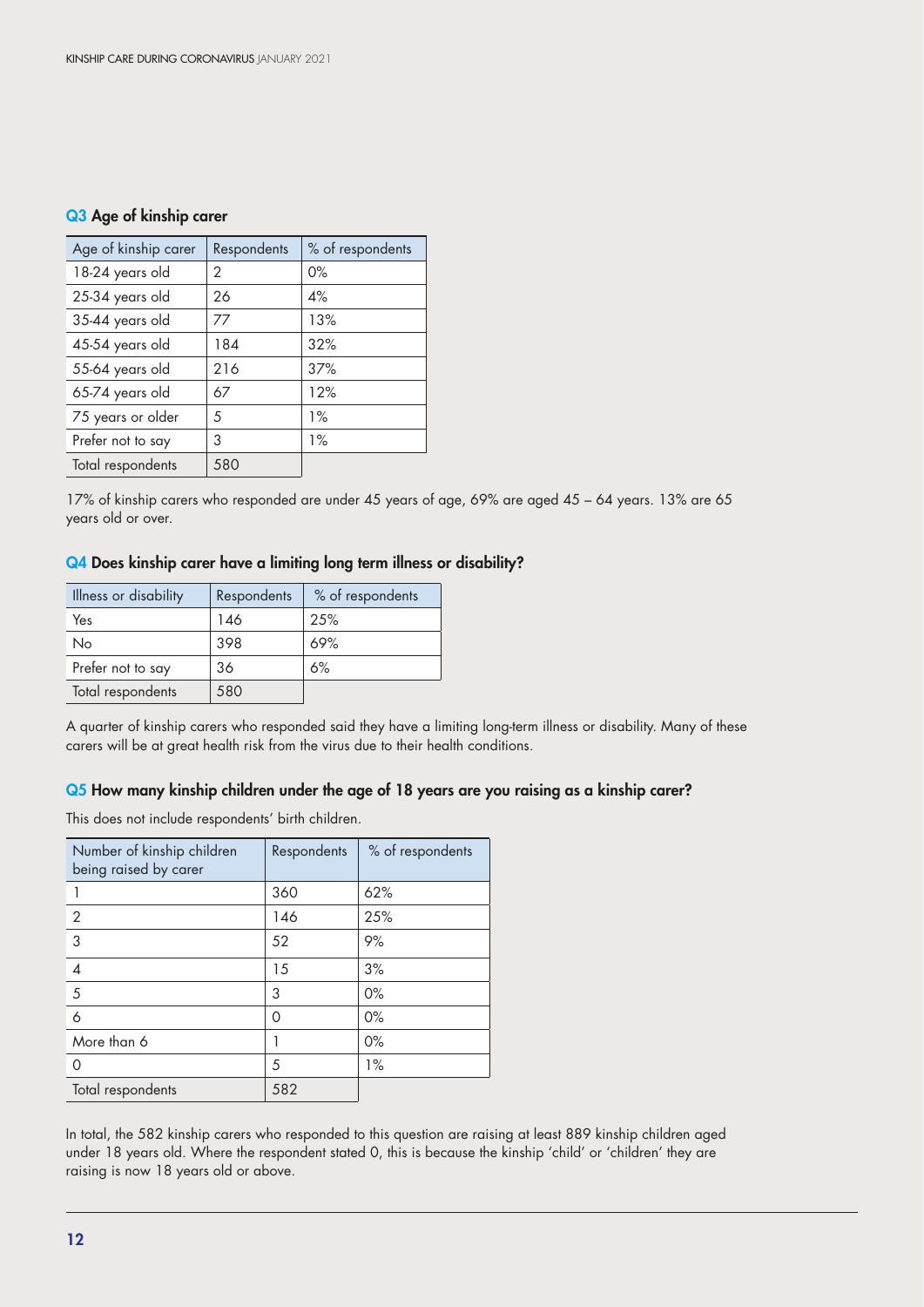| Relationship to kin child | Respondents | % of respondents |
|---------------------------|-------------|------------------|
| Grandmother               | 342         | 58%              |
| Aunt                      | 93          | 16%              |
| Great Aunt                | 39          | 7%               |
| Grandfather               | 32          | 6%               |
| Friend                    | 17          | 3%               |
| Cousin                    | 6           | $1\%$            |
| Uncle                     | 4           | $1\%$            |
| Sister                    | 3           | $0\%$            |
| <b>Great Uncle</b>        | 2           | $0\%$            |
| <b>Brother</b>            | 3           | $0\%$            |
| Other                     | 41          | 8%               |
| Total respondents         | 582         |                  |

#### Q6 Relationship to the kinship children you are caring for?

64% of those who answered are grandparents. Analysis by Wijedasa<sup>11</sup> of the 2011 census found that 51% of kinship carers related to the child were grandparents and 23% were siblings (it did not include non-relative kinship carers, such as a family friend). Analysis of the survey respondents who answered 'other' is interesting in that it includes: step-grandparents, great grandparents, a brother-in-law, and distant cousins. It also includes family friends, godparents and people distantly connected to the family, and in one case a vicar on whose doorstep the child had been left.

| Birth child under 18 | Respondents | % of respondents |
|----------------------|-------------|------------------|
| 0                    | 446         | 77%              |
|                      | 66          | 11%              |
| $\mathbf{2}$         | 38          | 7%               |
| $\overline{3}$       | 18          | 3%               |
| $\overline{4}$       | 9           | 2%               |
| 5                    | 0           | $0\%$            |
| 6                    |             | 0%               |
| More than 6          | Ω           | $0\%$            |
| Total respondents    | 578         |                  |

#### Q7 Kinship carers also raising at least one birth child aged under 18

23% of kinship carers responding to the survey question are also raising birth children under 18. These 132 kinship carers are raising 238 birth children aged under 18 years old alongside the kinship child/children. At a time when families are stuck at home, managing home schooling alongside other commitments and without access to support networks, many kinships are juggling a lot of responsibility.

<sup>11</sup> Wijedasa (2015) ibid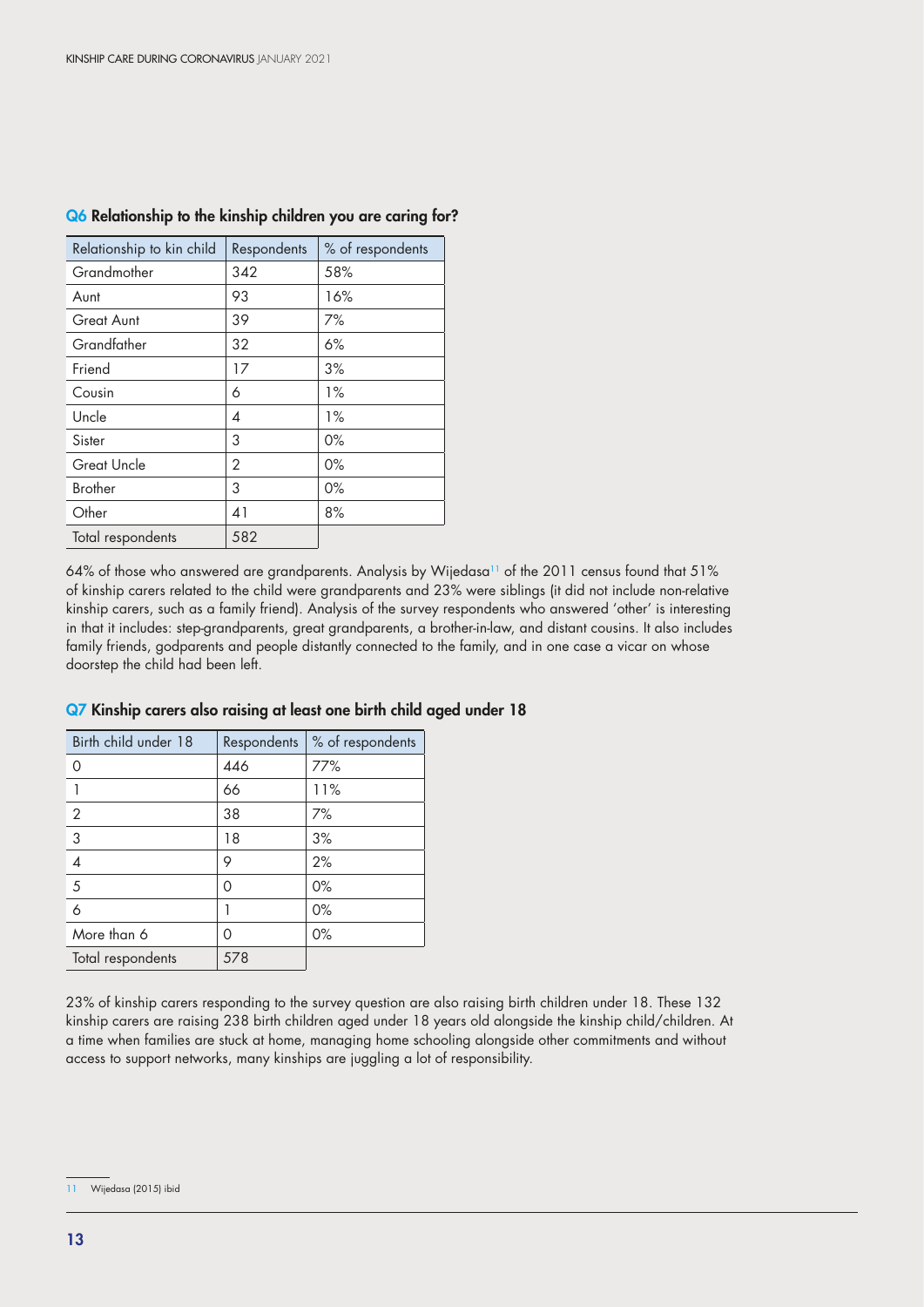| Wife or husband or partner living with kinship carer | Respondents | % of respondents |
|------------------------------------------------------|-------------|------------------|
| Yes                                                  | 365         | 63%              |
| No                                                   | 215         | 37%              |
| Total respondents                                    | 580         |                  |

#### Q8 Do you have a wife or husband/partner living with you?

Nearly 4 in ten kinship care respondents are single.

#### Q9 Are there other adults in household?

| Other adults in household | Respondents | % of respondents |
|---------------------------|-------------|------------------|
| Yes                       | 1.5.5       | 27%              |
| Νo                        | 427         | 73%              |
| Total respondents         | 582         |                  |

Over a quarter of kinship care households also have another adult living with them who is not the carer's partner.

#### Q10 Kinship carers were asked more detail about the other adults in the household (excluding a husband/wife or partner)

154 of the 155 kinship carers who had answered yes to Q9 answered this question by describing their relationship to these other adults in more depth:

- 131 kinship carer households have 180 birth children aged 18 or over living with them;
- 23 kinship carer households have 26 kinship 'children' aged 18 or over living with them;
- 36 kinship carer households have 43 other adults living there (who are not the carer's partner/wife/husband).

#### Q11 Do you also have caring responsibilities for anyone who is not living with you?

187 (36%) of respondents stated that they were also caring for someone who was not living with them.

This included:

- 106 respondents caring for their own parents or their parents-in-law, many of a whom were in their 80s or 90s and disabled.
- 43 caring for their adult child
- 30 caring for another grandchild
- 31 caring for other relatives, such as siblings
- 9 caring for a family friend or neighbour

Many of those for whom the respondent was caring for were very vulnerable and were heavily dependent upon the kinship carer.

*"My 25 year old son has epilepsy and regular seizures. He has a range of other physical and mental health needs."*

*"We remotely support our other adult son who has mental health and addiction problems."*

*"My sister is my 85 year old mother's full time carer but three or four times a month I have to fill in for her as mum's in a wheelchair on oxygen with heart failure and can't be on her own all day."*

*"We have one 90 year old parent, and two in their 80s."*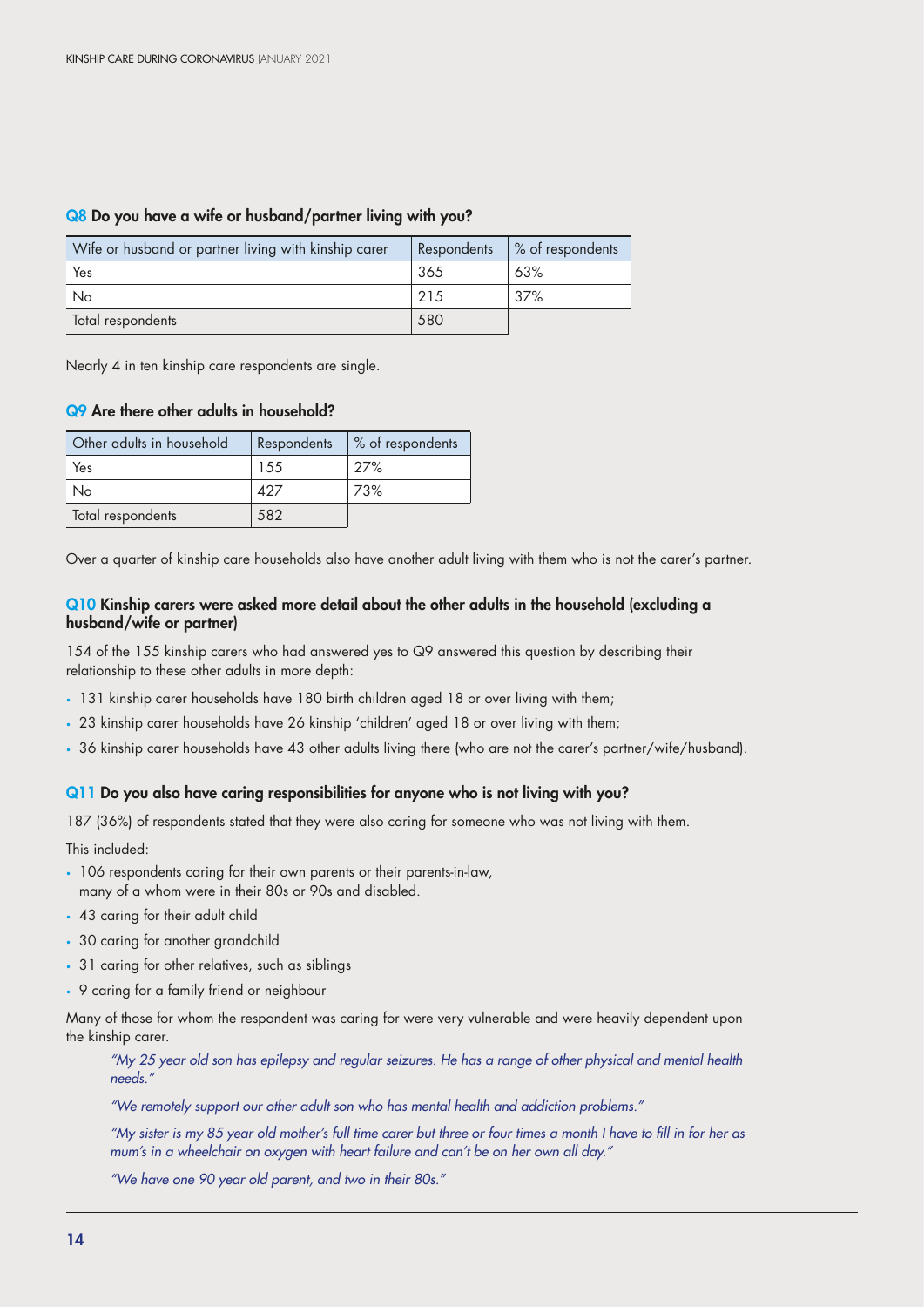# The kinship children

#### Q12 Ages of kinship children

The percentages in this table represent the percentage of kinship children in each age category

| Age (years old)   | Respondents                      | % of respondents |
|-------------------|----------------------------------|------------------|
| Under 1           | 12                               | 2%               |
| $1 - 2$           | 33                               | 4%               |
| $2 - 3$           | 69                               | 9%               |
| $3 - 4$           | 71                               | 9%               |
| $5 - 9$           | 259                              | 35%              |
| $10 - 15$         | 245                              | 33%              |
| $16 - 17$         | 43                               | 6%               |
| $18+$             | 14                               | 2%               |
| Total respondents | 576 raising 746 kinship children |                  |

576 kinship carers answered this question. They were raising 746 kinship children, including 14 aged 18 or over. 24% of the kinship children were aged under five years old, 35% were aged between 5 and 9 years old, 33% between 10-15 years of age. 6% were aged 16 or 17 years old.

#### Q13 Main reasons the kinship child/children are unable to live with their parents

The percentage figures in the table below reflect the proportion of respondents who ticked each option.Carers could tick more than one option so the total percentages add up to more than 100%.

| Reasons child can't live with parents                                         | Respondents | % of respondents |
|-------------------------------------------------------------------------------|-------------|------------------|
| Parental drug or alcohol misuse                                               | 309         | 55%              |
| Parent could not cope/child was neglected                                     | 273         | 49%              |
| Parental mental ill health                                                    | 227         | 40%              |
| Parental domestic abuse                                                       | 162         | 29%              |
| Child was subject to physical abuse at home                                   | 77          | 14%              |
| Parental abandonment or parent relinquished child                             | 69          | 12%              |
| Very young parent                                                             | 42          | 7%               |
| One or both parents have died                                                 | 48          | 9%               |
| Breakdown in relationship between parent and child                            | 16          | 3%               |
| Parental illness or disability                                                | 25          | 4%               |
| Parental imprisonment                                                         | 33          | 6%               |
| Chid or adolescent behavioural difficulties                                   | 13          | 2%               |
| Parents' separation                                                           | 27          | 5%               |
| Parent/partner is a sex offender                                              | 18          | 3%               |
| Exploitation outside the home e.g. gangs, sexual exploitation or county lines | 2           | $0\%$            |
| Other (not specified)                                                         | 37          | 7%               |
| Don't wish to answer                                                          | 12          | 2%               |
| Total respondents                                                             | 562         |                  |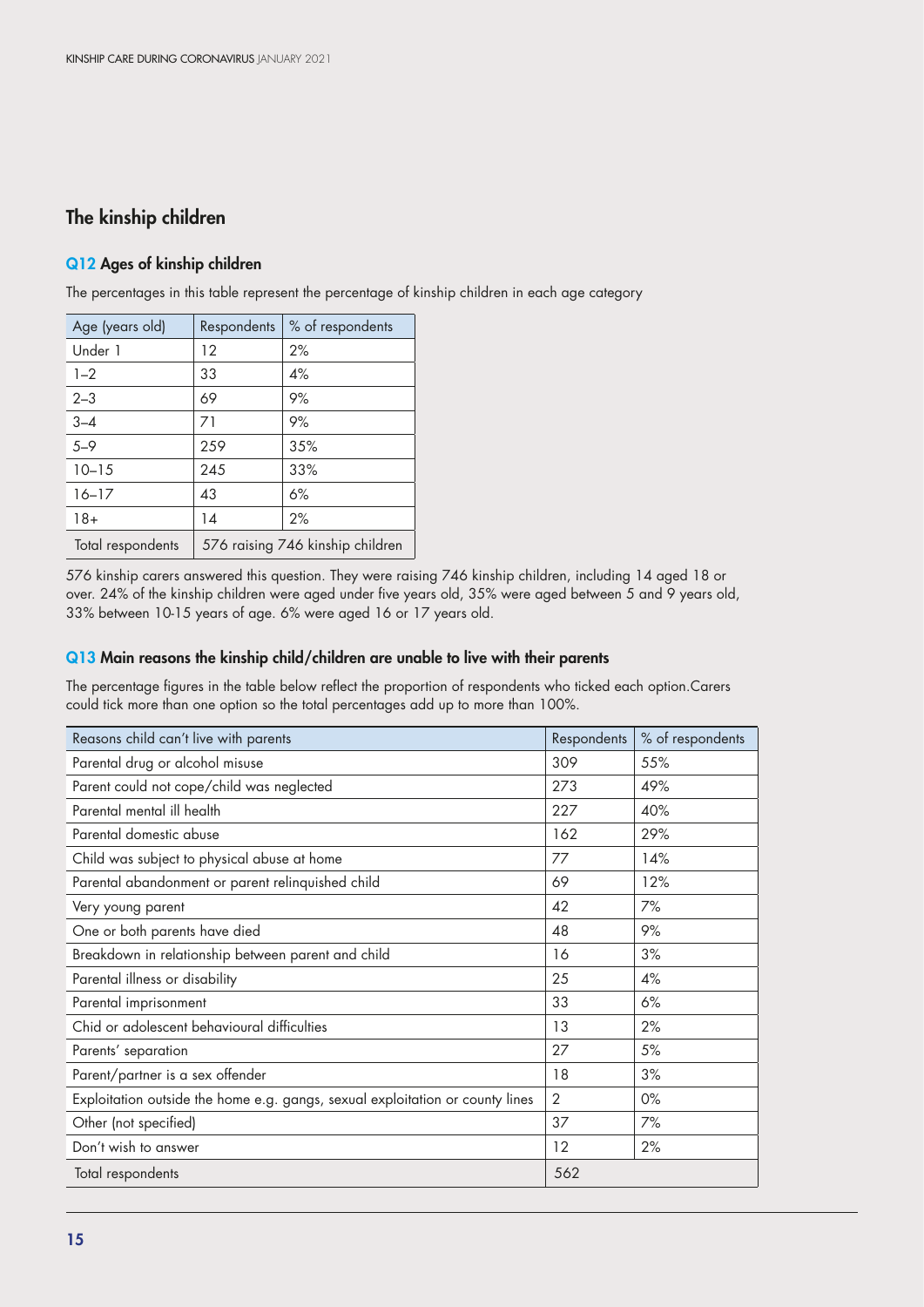More than half the kinship carers cited parental drug or alcohol misuse and four in ten kinship carers cited parental mental ill health as the main reasons why the children were unable to live with parents. Almost one in three kinship carers stated that domestic abuse was the reason the child could not live with their parents. This demonstrates the severity of the situations that result in kinship placements being necessary, and points to the trauma that many kinship children have experienced.

Almost one in two kinship carers said the child had been neglected or their parent could not cope. Other reasons included parental death, the safety of the home due to inappropriate parental partners, and the parents having special educational needs and disabilities.

Domestic abuse is the main reason that callers to the Family Rights Group advice line cite as to why children's services are involved with their family. This was mentioned by 28% of callers between July and September 2020 (compared to 25% in 2019/20). There were 40% more callers advised in October 2020 where domestic abuse was a factor, than in the same month a year ago.

FRG's advice service is also hearing from an increasing number of kinship care arrangements which have come about as a result of the death of parents due to Covid-19.

| Ethnicity                             | Number of children | % of children |
|---------------------------------------|--------------------|---------------|
| White British                         | 415                | 81%           |
| All Other White                       | 24                 | 5%            |
| Black/African/Caribbean/Black British | 25                 | 5%            |
| Asian/Asian British                   |                    | $0\%$         |
| Mixed/Multiple Ethnic groups          | 35                 | 7%            |
| Other ethnic group                    | 0                  | $0\%$         |
| Prefer not to say                     | 10                 | 2%            |
| Total respondents                     | 398                |               |
| Total children                        | 510                |               |

#### Q14 What race/ethnicity best describes the kinship child/children?

1 in 5 of the children being raised by kinship carers responding to this survey are non-white. Wijedasa<sup>12</sup> analysis of the 2011 data found that children from Black and Minority Ethnic communities were more likely than the rest of the child population to be raised by kinship carers: almost a third (32%) of children in England growing up in kinship care were non-white. Therefore, there is an underrepresentation of kinship carers of non-white children in this survey sample.

There is clear evidence from multiple sources that Covid-19 does not affect all ethnic groups equally. Public Health England's review into the disparities in risks and outcomes found that people from Black ethnic groups were most likely to be diagnosed and that death rates are highest among people of Black and Asian ethnic groups.<sup>13</sup> An ONS study<sup>14</sup> – which accounted for other sociodemographic characteristics like age, disability and deprivation – concluded that people of Black ethnicity are 1.9 times as likely to die as white people, 1.8 times for Bangladeshi and Pakistani men and 1.6 for women.

<sup>12</sup> Wijedasa D (2015) The prevalence and characteristics of children growing up with relatives in England. University of Bristol https://research-information.bristol. ac.uk/files/190703751/Briefing\_Paper\_001.pdf

<sup>13</sup> https://www.gov.uk/government/publications/covid-19-review-of-disparities-in-risks-and-outcomes

<sup>14</sup> https://www.ons.gov.uk/peoplepopulationandcommunity/birthsdeathsandmarriages/deaths/articles/ coronavirusrelateddeathsbyethnicgroupenglandandwales/2march2020to10april2020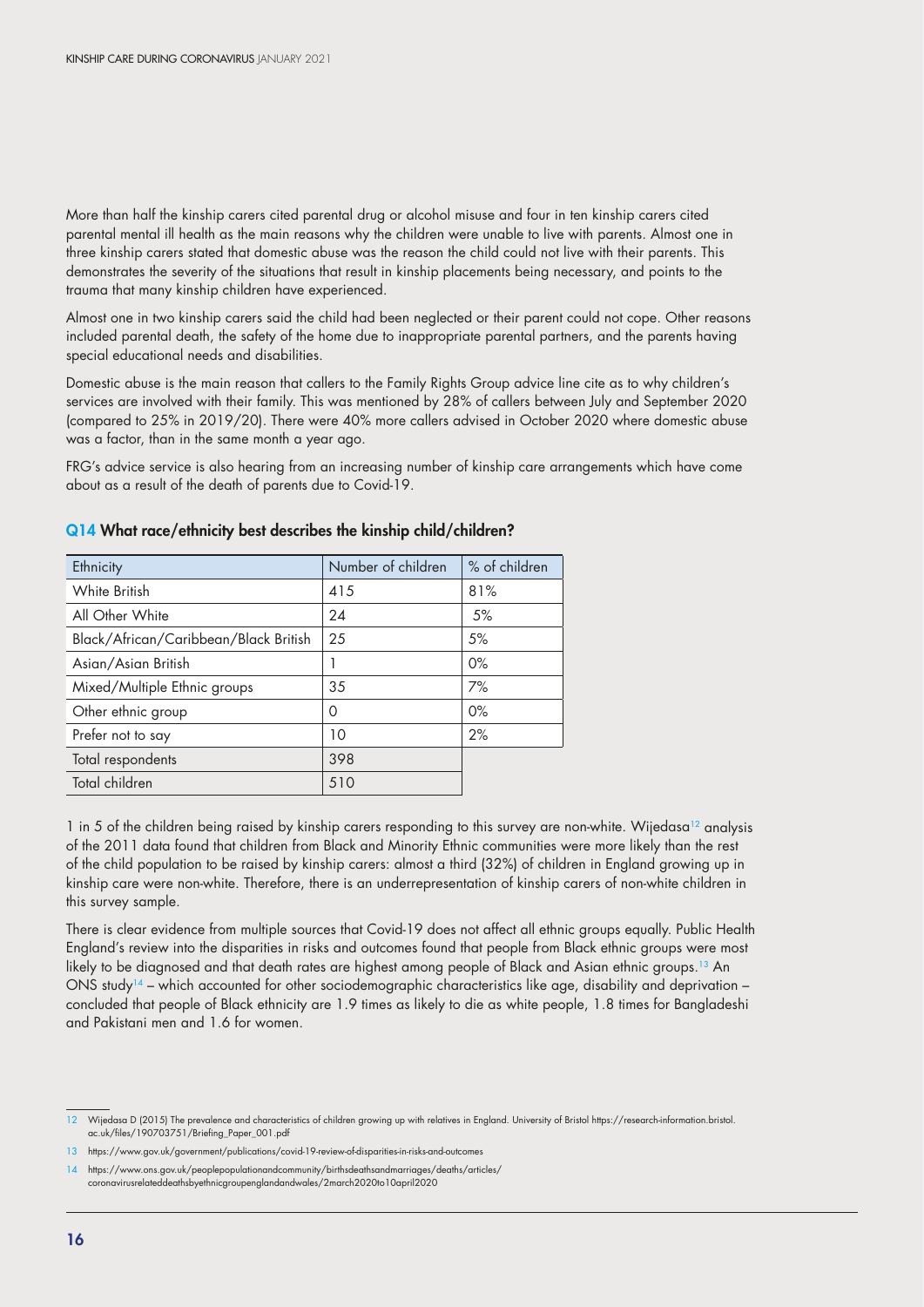| Kinship child has special needs or disabilities | Respondents | % of respondents |
|-------------------------------------------------|-------------|------------------|
| Yes                                             | 272         | 49%              |
| No                                              | 284         | 51%              |
| Total respondents                               | 556         |                  |

#### Q15 Do any of the kinship children have special needs or disabilities?

Almost half of the kinship carers surveyed responded that at least one or more of the kinship children they are raising have special needs or disabilities. Kinship carers were asked to provide more details of the child's additional needs, and the responses, which are summarised below, demonstrate how significant those needs are.

- 88 kinship carers stated that at least one of the kinship children in their care was on the autistic spectrum or was being assessed for autistic spectrum disorder.
- 73 respondents mentioned that children in their care have an attachment disorder, or otherwise mentioned that their child suffers with issues relating to attachment. These children will be particularly impacted by any change in their care, for example if their carer becomes ill and they have to move in an unplanned way.
- 66 stated that at least one of the kinship children in their care had or was being assessed for Attention Deficit Hyperactivity Disorder (ADHD)
- 25 respondents mentioned that at least one of the kinship children in their care had foetal alcohol spectrum disorder. These children are likely to have additional needs as a result of this condition.
- A significant number of kinship carers described their kinship children as having learning disabilities or difficulties, for which they require additional special educational support. For example, 21 kinship carers stated their kinship child had developmental delay (including global developmental delay), and a further 37 indicated that the child had learning difficulties and required extra support.
- A number of respondents are caring for children with chronic health needs, who require regular access to medication and/or medical care. Some have very significant care needs. Conditions include severe asthma, severe allergies, weakened immune systems, cystic fibrosis, Duchenne muscular dystrophy, cerebral palsy, quadriparesis, and epilepsy. One child had suffered multiple limb loss due to meningococcal septicaemia.

#### Q16 Do any of the kinship children you are raising have an Education, Health and Care Plan (known as EHC Plan)?

| Kinship child has an EHC Plan | Respondents | % of respondents |
|-------------------------------|-------------|------------------|
| Yes                           | 171         | 31%              |
| No                            | 332         | .59%             |
| Don't know                    | 56          | 10%              |
| Total respondents             | 559         |                  |

An EHC plan is a legal document that describes a child or young person's special educational, health and social care needs. Although the plan can include health or social care needs, the child will not get a plan if they have only health or social care needs that do not affect their education.

EHC plans are for children and young people whose special educational needs require more help than would normally be provided in a [mainstream education setting](https://contact.org.uk/advice-and-support/education-learning/extra-support-in-mainstream-schools/) (a college, school, nursery). An EHC plan is drawn up by the local authority after an [EHC needs assessment](https://contact.org.uk/advice-and-support/education-learning/ehc-plans-assessments/education-health-and-care-(ehc)-needs-assessments/) of a child or young person aged between 0 and 25 years. The plan explains the extra help that should be given to meet those needs and how that help will support the child or young person to achieve what they want to in their life.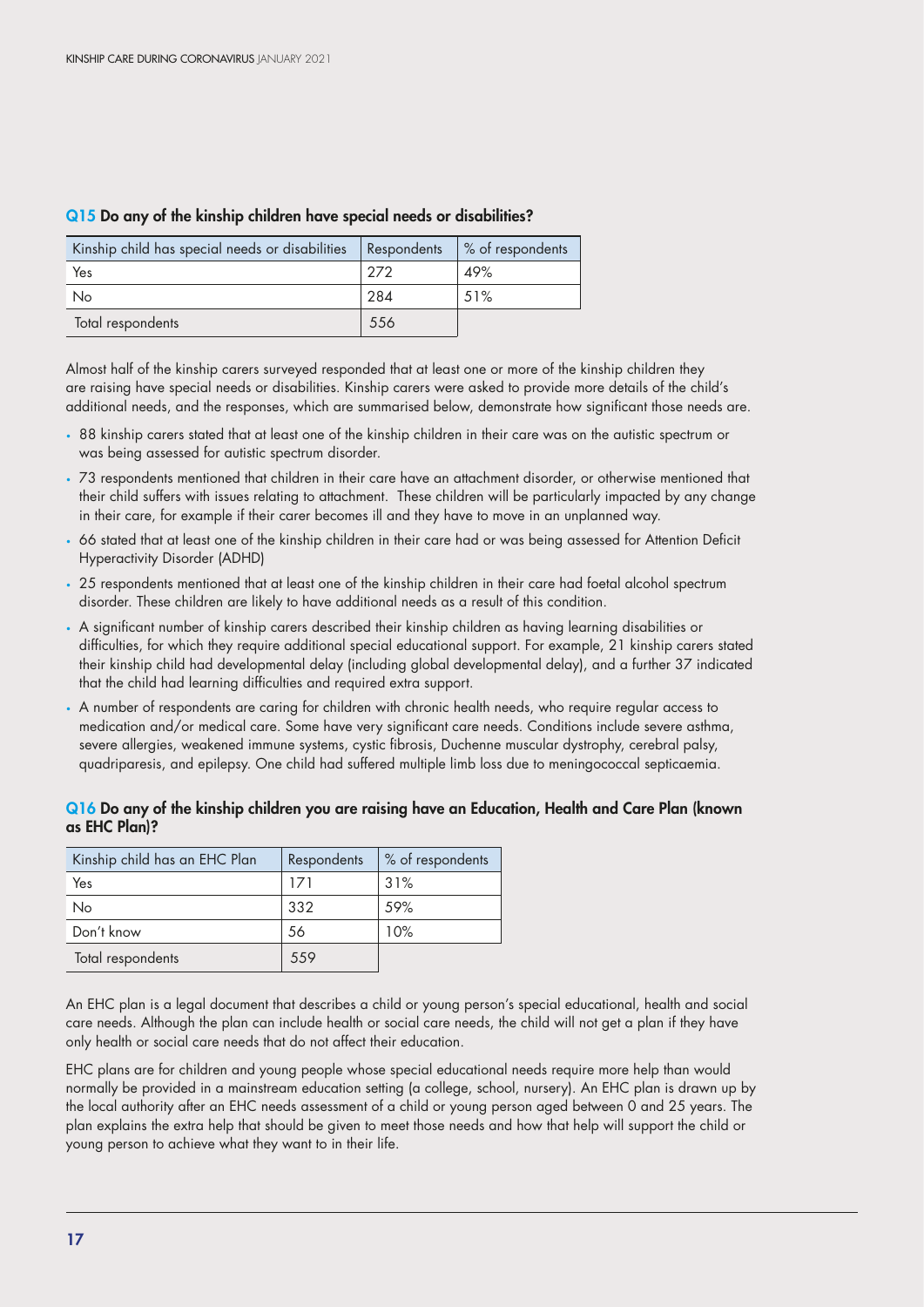In 2019, 2.1% of 0-24 year olds in England had an EHCP<sup>15</sup>, or one in every fifty children. Almost one in three children covered by this survey has an EHCP which demonstrates the significant level of needs of many children in kinship care.

Guidance related to school attendance during the latest lockdown makes provision for school places for all children with an EHCP, with schools expected to use their best endeavours to meet the children's needs. This is a welcome development from the first lockdown when many children with an EHP were unable to attend school.

However, of the 272 kinship carers who indicated their kinship children have additional needs, only 143 (53%) also said that at least one of the children has an Education, Health and Care Plan. Therefore, more than 4 in 10 do not have access to the support afforded by having an EHCP.

### The impact of the latest lockdown

Q17 Has your household been required to shield during the pandemic, due to someone in your household having an underlying health condition? If yes, what are the main difficulties you are facing as a result?

| Kinship child has special needs or disabilities | Respondents | % of respondents |
|-------------------------------------------------|-------------|------------------|
| Yes                                             | 124         | 23%              |
| No                                              | 394         | 72%              |
| Unsure                                          | 27          | 5%               |
| Total respondents                               | 545         |                  |

Almost a quarter of of kinship carers indicated that they have been required to shield during the course of the pandemic.

*"No respite, either away from home or at school as clinically extremely vulnerable. Both children at home, and trying to split myself to homeschool both children. First child requires someone with her 24 hours a day/seven days a week so as a sole carer I get no sleep or any break at all."*

*"Whilst my partner works during the day I am unable to leave the house with a child who is shielding. Entertaining the children within the home. Homeschooling three different age groups."*

*"Grandad has heart condition but children were still going to school and college."*

<sup>15</sup> Department for Education (2019) <https://www.gov.uk/government/statistics/statements-of-sen-and-ehc-plans-england-2019>; Mime Consulting (2019) https://www. mimeconsulting.co.uk/dfe-data-release-breakdown-ehcps-in-england/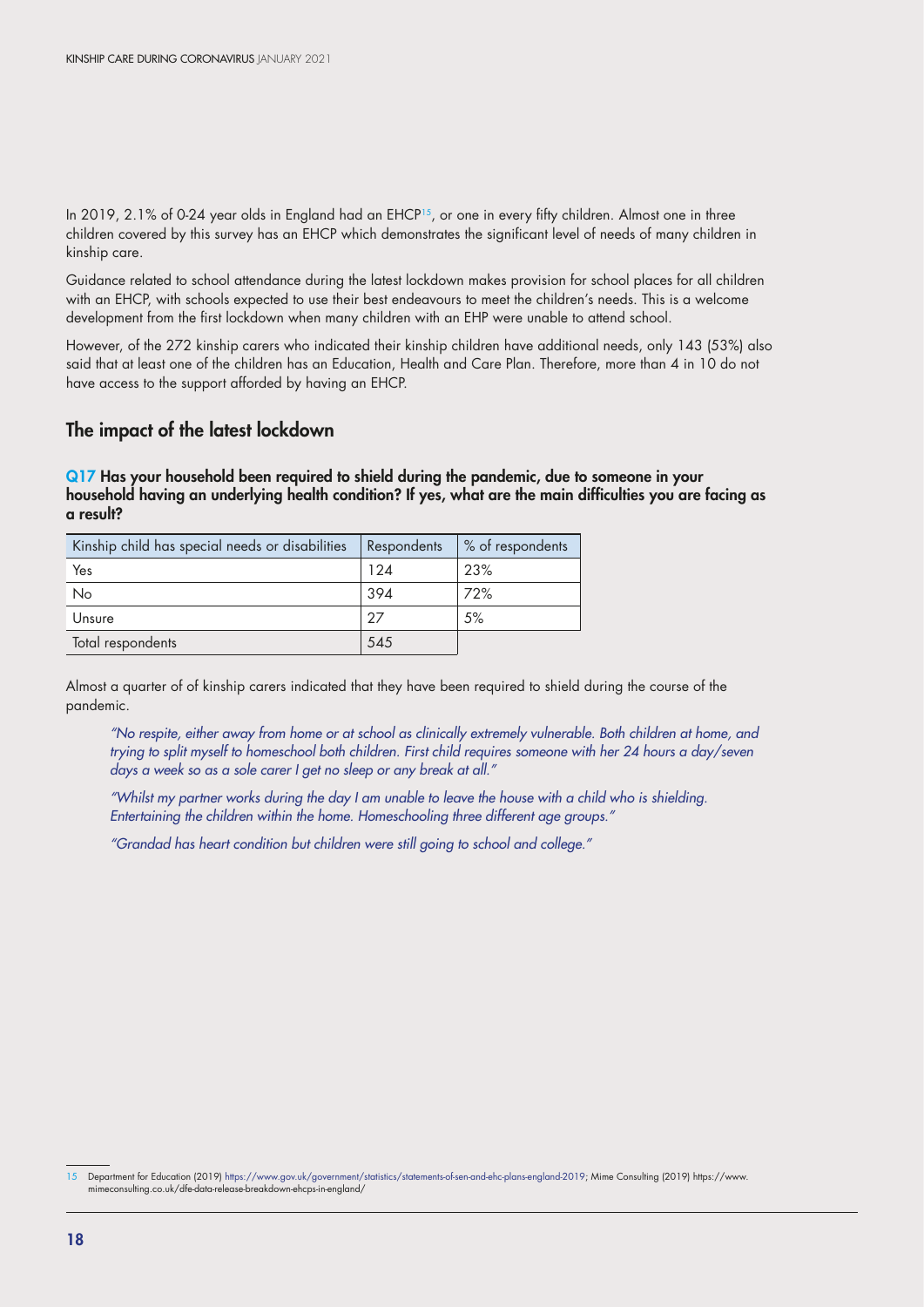#### Q18 What is most worrying you or are you finding hardest to deal with during the pandemic?

Tick all that apply

|                                                                         | Respondents | % of respondents |
|-------------------------------------------------------------------------|-------------|------------------|
| The child/children's emotional and mental wellbeing                     | 388         | 71%              |
| If I get the virus, what will happen to the child/children              | 354         | 65%              |
| The child/children's education                                          | 320         | 58%              |
| My emotional wellbeing                                                  | 263         | 48%              |
| Having no break or respite                                              | 257         | 47%              |
| The child/children's behaviour                                          | 240         | 44%              |
| If the child/children gets the virus                                    | 210         | 38%              |
| Managing contact between the child/children and parents or wider family | 179         | 33%              |
| Feeling isolated and/or lonely                                          | 177         | 32%              |
| Financial hardship                                                      | 170         | 31%              |
| Accessing therapeutic support for the child/children                    | 117         | 21%              |
| Pressure balancing work responsibilities                                | 113         | 21%              |
| Accessing food, medicines and other essentials                          | 77          | 14%              |
| Ongoing local authority assessments                                     | 31          | 6%               |
| Court proceedings about the child/children                              | 31          | 6%               |
| Other (please specify)                                                  | 25          | 5%               |
| I have no worries or concerns                                           | 12          | 2%               |
| Total respondents                                                       | 548         |                  |

Some kinship carers explained their concerns:

*"In October Social Services closed their files and have not been back in contact. Since then we have all contracted Covid-19 and have felt isolated."*

*"That the damage this and the previous lockdown will have permanently on our child's ability to function in life."*

*"Feel I haven't had much support before or whilst the pandemic. Knowing what we are entitled too this would be great benefit. Instead I feel mostly like I'm going round in circles and getting nowhere or I'm having to fight for every little thing to help raise these children."* 

*"We feel so isolated and unsupported."*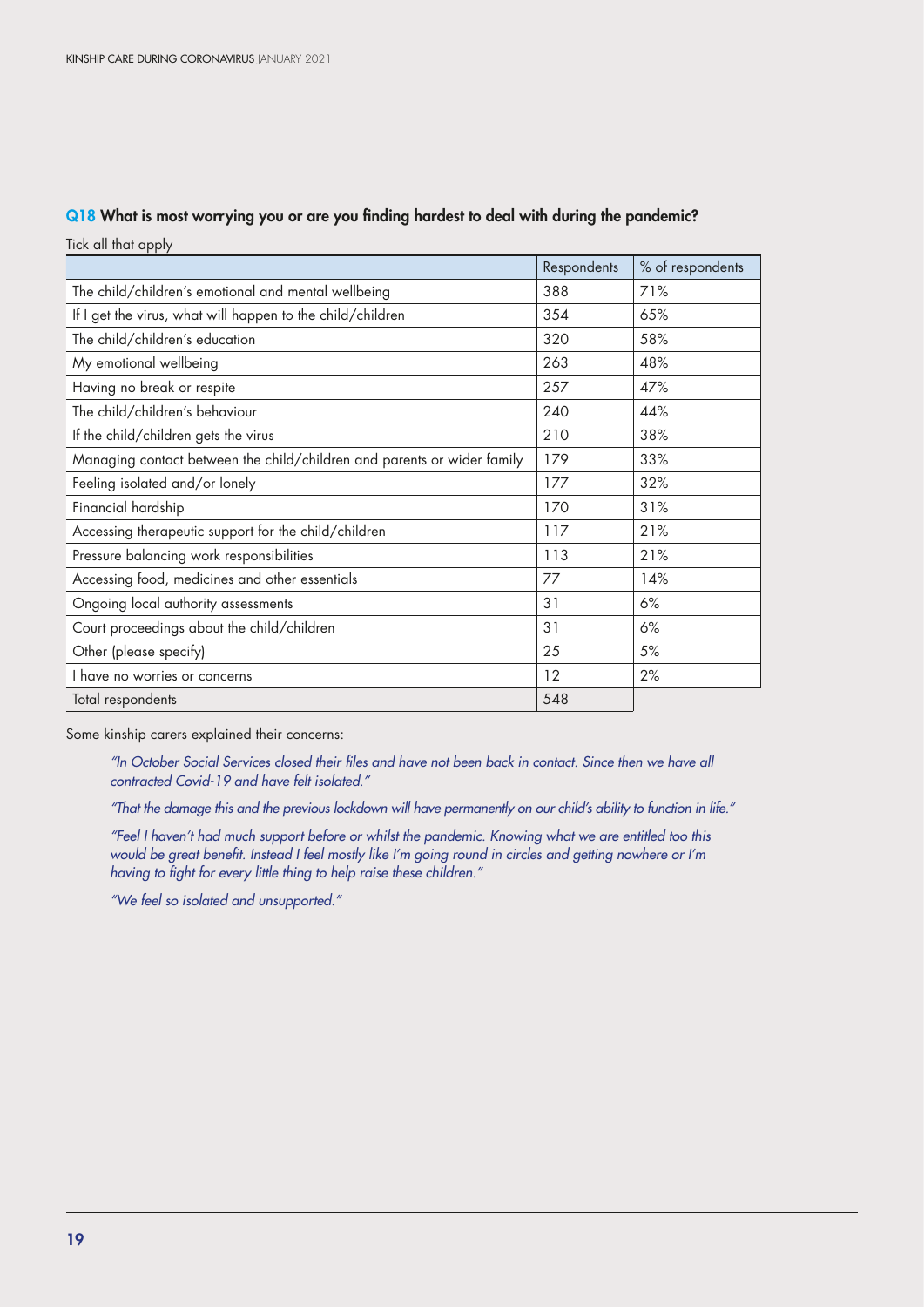### Q19 What support have you or your kinship child/children received during the pandemic?

Tick all that apply and please give details.

|                                                                       | Respondents | % of respondents |
|-----------------------------------------------------------------------|-------------|------------------|
| Free school meals / food vouchers                                     | 182         | 34%              |
| I have received no help                                               | 173         | 32%              |
| Emotional and practical help from family and friends                  | 128         | 24%              |
| Support from kinship child/children's school or nursery               | 126         | 23%              |
| Participating in a support group with other kinship carers            | 105         | 19%              |
| Support from your kinship child/children's social worker              | 69          | 13%              |
| Practical help with shopping and other supplies                       | 45          | 8%               |
| Counselling or therapeutic support for the child / CAMHS              | 42          | 8%               |
| Counselling for yourself                                              | 15          | 3%               |
| Support managing child/family contact                                 | 15          | 3%               |
| Legal advice from Family Rights Group or another charity or solicitor | 12          | 2%               |
| Respite care                                                          | 6           | $1\%$            |
| Total respondents                                                     | 539         |                  |

The most common form of support kinship families have received during the pandemic is by way of food vouchers with a third of families accessing this form of help. Other common sources of assistance include family and friends, the child/children's school or nursery, and support groups with other carers.

A third of respondents have received no support during the course of the pandemic.

#### Q20 Have you received any support to help maintain a relationship (e.g. remote or face to face contact) between the kinship child/children and the rest of their family during the pandemic?

|                   | Respondents | % of respondents |
|-------------------|-------------|------------------|
| Yes               |             | 13%              |
| Nο                | 466         | 87%              |
| Total respondents | 538         |                  |

87% said that they had no support during the crisis with maintaining the kinship's child's relationships with their parents or other family members. Where respondents left feedback, some were content to not have assistance but for others they wished for this support.

*"We have gone to supervised contact in a contact centre with a professional present to me supervising contact virtually in our home, this has raised some issues."*

*"We have had to do this ourselves — one birth parent (father) has been very receptive to alternative arrangements. Other birth parent (mother) has not."*

*"We are going through court case with mum, the pressure if anything has increased due to assessments and representing ourselves."*

Where support had been provided, it tended to be a social worker or the contact centre advising or supervising remote contact.

*"Friends and family team social worker continues to support and arranged supervised contact with individual parents."*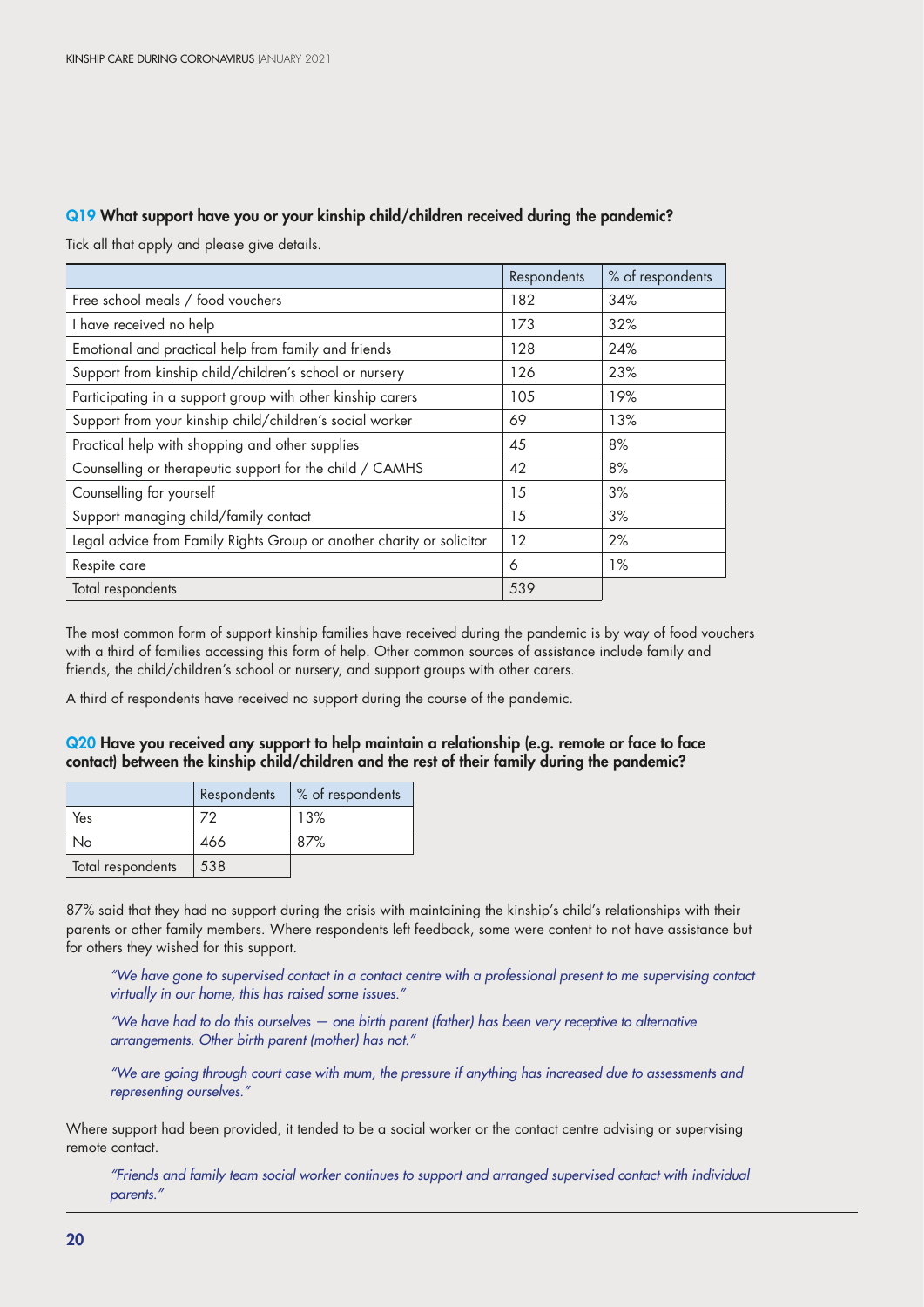*"Support re. contact with maternal family members who can be difficult. I do video contact with them."*

For some, access to technology continues to be a challenge. Even when computer equipment was provided, some are still having difficulties accessing data.

*"Chromebook received for but parents have no data half the time to video call"*

*"New computer from Family fund (Thank You) due to court order for video contact"*

*"After the Judge insisting matters were to be handled differently, the then social worker ensured my daughter (the children`s mother) was provided with a smartphone which she was allowed to use once a week for half an hour to use on a whatsapp photocall to see and speak with the children, who remained with us."*

Some kinship carers expressed concerns about face to face contact, which had in some cases gone ahead despite worries about safety:

*"Contact via telephone and one visit which I did not want due to Covid-19 and parent does not adhere to social distancing."*

*"They haven't supported as such just advised that video can go ahead. However been made to feel very guilty about not wishing to promote face to face — I am currently eight months pregnant."*

#### Q21 Is there any other practical support which you would find helpful?

|                   | Respondents | % of respondents |
|-------------------|-------------|------------------|
| Yes               | 130         | 24%              |
| No                | 95          | 18%              |
| Unsure            | 308         | 58%              |
| Total respondents | 533         |                  |

130 kinship carers respondent yes to this question and 119 left further details on the kind of practical support they would like.

• 24 indicated that they would like respite:

*"Prior to Covid-19 additional respite was provided by extended family."*

*"Contact person in social services to reach out to if struggling or cannot cope. Exception of lockdown to allow reprieve/ respite. Exception to allow the children to see the bio families."*

- 15 raised financial support.
- 13 wanted assistance with technology:
	- *"Help with laptop for older child"*

*"Right now we do not have home internet which makes home-schooling very difficult"*

*"The lessons and contact with everyone are online I just am no good on computers the school assumes everyone understands and I do not."*

- 11 mentioned advice and support on contact
- 10 expressed a wish for greater therapeutic support for children with additional needs disabilities:

*"Immediate access to counselling. Have been trying to get child a counsellor for five years."*

*"I need sensory equipment. I need more help for therapeutic input and I would like to understand what the city proposes to do for severely disabled, nonverbal children to help with their mental health and well-being post covid? We have talking therapies for verbal children but what about children with no receptive or expressive language? Because their mental health matters too."*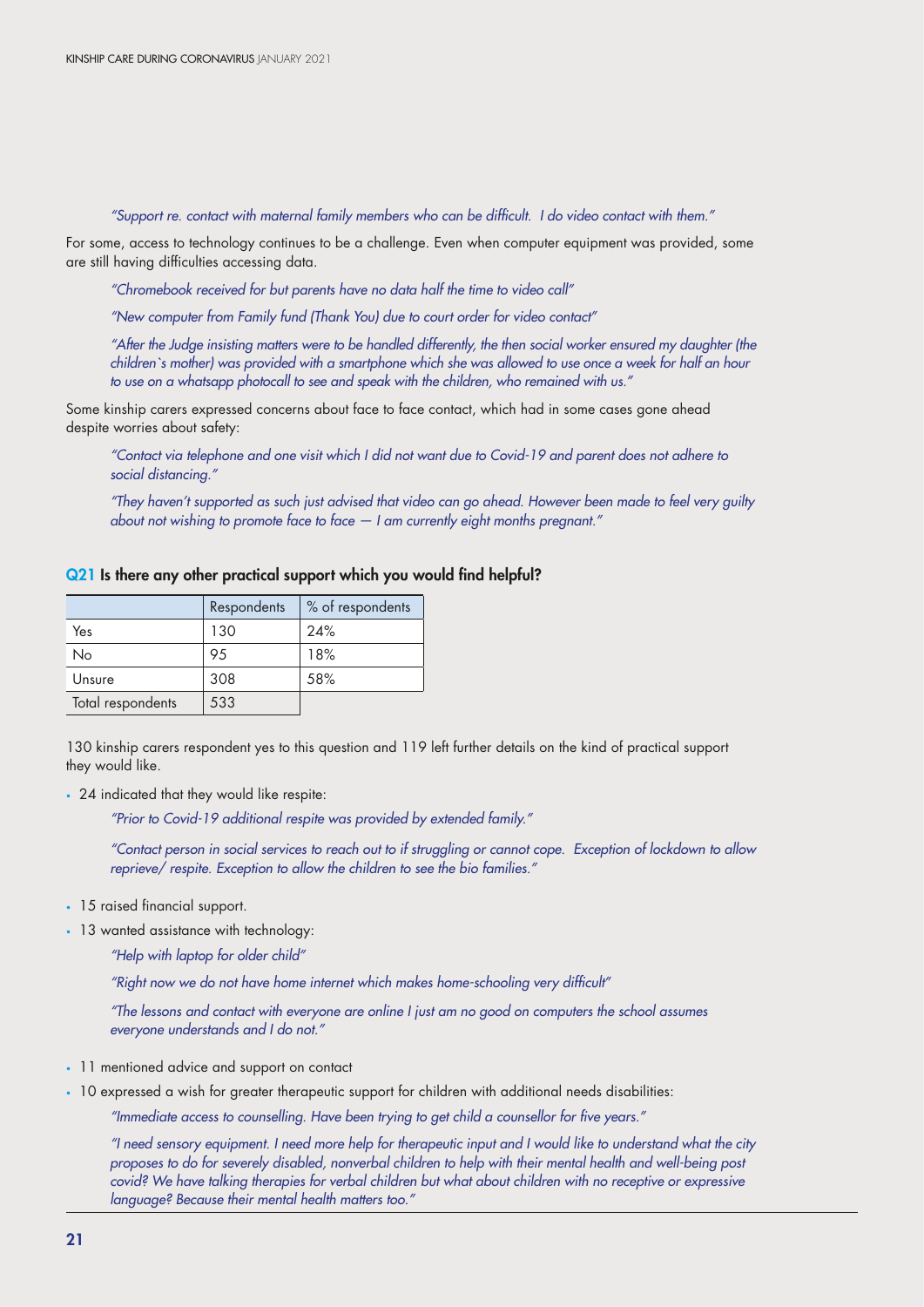*"I have spent many months trying to get therapy/counselling for my child and have not been able to find a*  social worker willing to take us on as we are not an immediate safeguarding issue. Actually trying to find *someone to talk to and get answers from has been impossible."*

• Other suggestions included more remote support from schools, access to support groups, for their children to have interaction with others, for someone to call to check in on how they're doing, more flexibility on support bubbles, assistance on what to do if the carer becomes ill, and support with stressful and expensive court proceedings.

### Education

#### Q22 In the latest lockdown, has your kin child/children been offered a school or childcare place?

|                                                                      | Respondents | % of respondents |
|----------------------------------------------------------------------|-------------|------------------|
| Yes and they have taken up this place                                | 235         | 46%              |
| Yes, but we have decided the child/ren should not continue to attend | 119         | 23%              |
| No, but I would appreciate this support                              | 53          | 10%              |
| No and I would not wish the child/ren to attend during the pandemic  | 105         | 21%              |
| Total respondents                                                    | 512         |                  |

A higher proportion of kinship carer children in this lockdown have been offered a school place (69%) compared to the previous lockdown (37%).

*"Grandson wanted to go to school and he would not have coped at home or done any schoolwork. He would have been totally isolated and his mental health would have severely dropped."*

*"The school have been fantastic and very supportive."*

*"Both myself and husband are key workers, also as a high tariff child I feel the routine of going to school is so important and it is much smaller numbers, which makes it a much better environment for him as he was so isolated from the other children and his education because of his extremely difficult emotional well-being and being unable to cope."* 

The responses from kinship carers reflect the dilemma that many individual carers face between sending the child to school for their educational and emotional wellbeing, and the fear that in doing so they may be placing themselves or their household at significant risk of Covid, with potentially devastating effects.

Some kinship carers declined the offer of a school place due to the risks, whilst others asked for a school place for the kin child but have been denied this despite the child's needs.

*"Mainstream primary school are unable to meet need, still waiting for local authority to find an appropriate provision. Only support offered is worksheets/online learning which child will not engage with without aggression or violence."*

*"Child is classed as vulnerable so was offered a place in school last week before schools closed. For both our health and wellbeing I decided to decline offer and continue home schooling."*

*"Social services have taken the decision out of our hand and will not allow the children to attend school despite our asking for it."*

The recurring point that kinship carers made was that their views about the child and household's best interest should be reflected in decisions about the child's education during lockdown.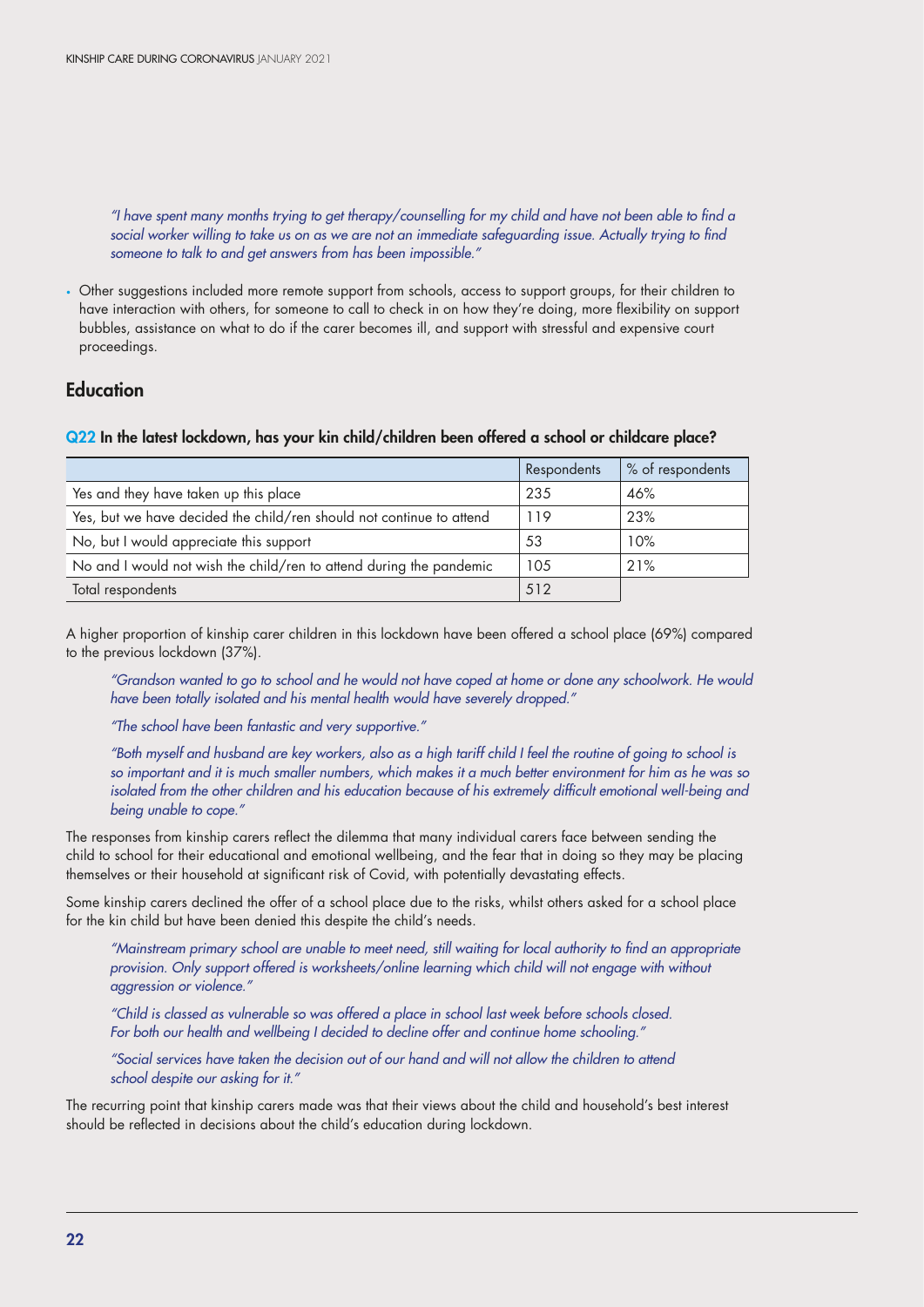|                                             | Respondents | % of respondents |
|---------------------------------------------|-------------|------------------|
| Yes, very helpful                           | 97          | 18%              |
| Yes, but not sufficient to meet their needs | 27          | 5%               |
| No but this would be helpful                | 166         | 32%              |
| No we do not need it                        | 236         | 45%              |
| Total respondents                           | 526         |                  |

Q23 Has your kin child/children been offered equipment to support remote learning, such as a laptop or tablet?

32% families indicated they would find support with equipment for remote learning helpful but had not been offered it.

*"I was only given this for this lockdown, and that was after I kept phoning up asking for it as I had seen on the news laptops had been sent out to schools. I didn't get any support during the first lockdown and my children had to have hard copies of work and write everything down, if I hadn't kept phoning it would have been the same this time!"*

*"My council kinship team member only contacted me after several weeks of lockdown. I asked about a laptop as child was struggling with schoolwork on phone no laptops available. Given a tablet but without keyboard difficult to type up lengthy essays etc as child doing Nat5 work. Often feel forgotten."*

*"We missed out on a laptop before. But having any equipment would be beneficial."* 

#### Q24 Have you or your kin child/children been offered free broadband or free data to support their learning?

|                                         | Respondents | % of respondents |
|-----------------------------------------|-------------|------------------|
| Yes, very helpful                       | 18          | 3%               |
| Yes but not sufficient                  | .5          | $1\%$            |
| No but this would be helpful            | 199         | 37%              |
| No, we do not need it                   | 311         | 58%              |
| Do expand on your response, if you wish |             |                  |
| Total respondents                       | 533         |                  |

37% expressed the same wish for help with access to broadband/data for remote learning.

*"We only have mobile broadband and use it as a hotspot but often not reliable."*

#### Q25 Do you have enough space in your home for your kinship child/children to study?

|                   | Respondents | % of respondents |
|-------------------|-------------|------------------|
| Yes               | 394         | 74%              |
| No                | 94          | 18%              |
| Unsure            | 42          | 8%               |
| Total respondents | 530         |                  |

Three quarters of kinship carers surveyed felt that they had enough space in their household for their children to study. However, for almost 2 in 10 carers this was a problem.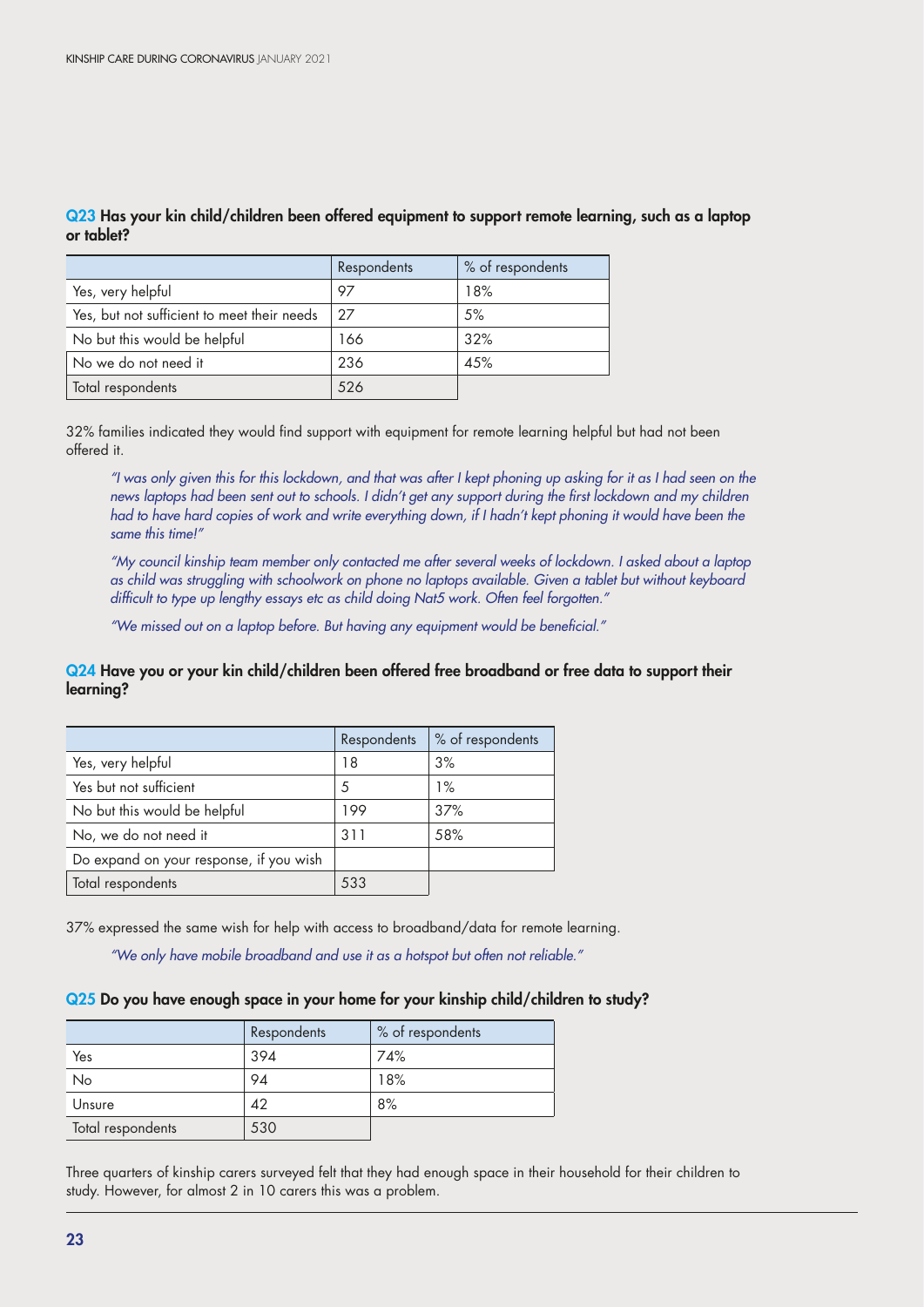*"My house is only two bedrooms and I sleep on the sofa and therefore we are really short of space which has a particular effect on the children."*

*"My granddaughter of eight and daughter share a room which makes it harder to revise."*

Q26 The pandemic has been disruptive to children's education. Do you think your kin child/children need additional support to catch up?

|                   | Respondents | % of respondents |
|-------------------|-------------|------------------|
| Yes               | 269         | 51%              |
| No                | 125         | 24%              |
| Unsure            | 135         | 25%              |
| Total respondents | 529         |                  |

Half of kinship carers believe their child/children need additional support to catch up on education. However, depending on the child's legal status, children in kinship care typically have no clear route to greater educational support.

*"Both children are behind at school due to behaviour issues and for the one at home it is really hard to get him engaged in home learning. He is probably only completing about 10% of the work set"*

*"Already difficulties with learning and behind peers but due to lockdown even further behind. Concerns about transition to high school in September and vulnerabilities are very high"*

*"As already behind before the pandemic, further support is greatly needed"*

*"Mental & physical stimulation as my grandson has become almost agoraphobic as a result of lockdowns. It is impossible to get him to go outdoors & exercise or get fresh air especially as he feels embarrassed at being outdoors with an 'old crinkly' like me."*

#### Child welfare processes and procedures

#### Q27 During the pandemic have you had experience of local authority processes (such as a kinship care assessment, child protection conference, looked after children review)?

During the pandemic have you experience of local authority processes?

|                   | Respondents | % of respondents |
|-------------------|-------------|------------------|
| Yes               | 170         | 33%              |
| No                | 333         | 64%              |
| Unsure            | 19          | 4%               |
| Total respondents | 522         |                  |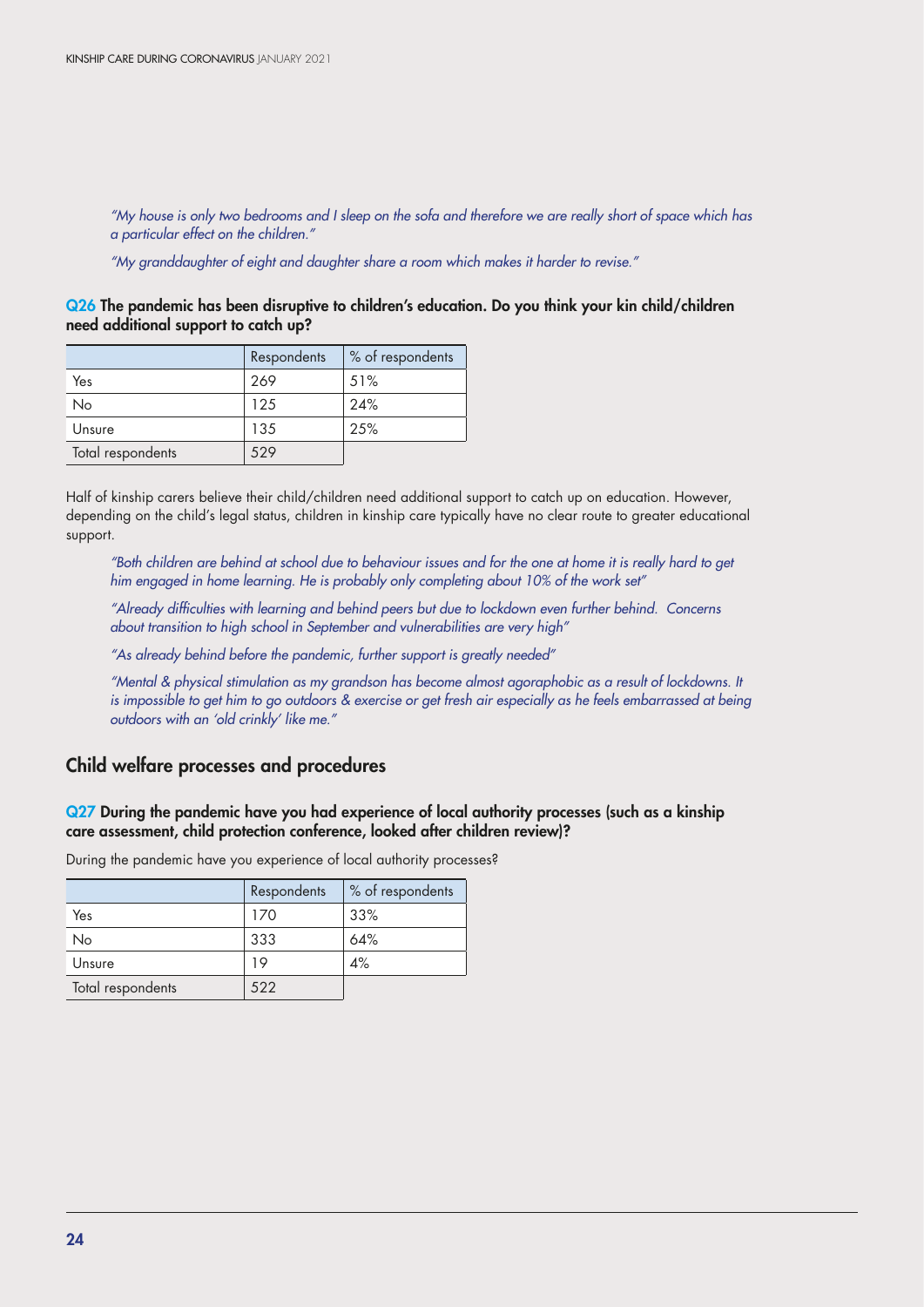#### Q28 Those who answered that they had experience of local authority processes during the pandemic, were asked how did you participate?

The percentage figures in the table below reflect the proportion of respondents who ticked each option. Carers could tick more than one option so the total percentages add up to more than 100%.

|                   | Respondents | % of respondents |
|-------------------|-------------|------------------|
| By phone          | 91          | 54%              |
| By video          | 104         | 61%              |
| In person         | 29          | 17%              |
| Other             | 9           | .5%              |
| Total respondents | 170         |                  |

Local authority processes can have significant ramifications for the child and carer. They include assessments of the suitability of the carer to raise the child temporarily or long term, and what support the child and carer might need and receive. How the carer and child participate in such processes and have their views heard is of key importance.

Half of kinship carers who had been involved in local authority processes during the pandemic, stated they had taken part in at least some child welfare processes by phone.

One carer wrote:

*"It was arranged for me to participate by telephone at a looked after child review meeting but this did not happen due to a failure with the link. The looked after child review went ahead without my input and I'm currently still waiting on the minutes of this meeting which I requested weeks ago."*

Another wrote:

*"A visit for health and safety stating full PPE is used and they turned up in just a mask!!"* 

Q29 Those who answered they had experience of local authority processes during the pandemic, were asked did you receive any support to help you participate in local authority processes?

|                   | Respondents | % of respondents |
|-------------------|-------------|------------------|
| Yes               | 35          | 21%              |
| No                | 109         | 64.5%            |
| Not sure          | 25          | 1.5%             |
| Total respondents | 169         |                  |

Two in three kinship carers who had participated in local authority processes during the pandemic, said they'd received no help to do so.

Some kinship carers described feeling excluded from such processes:

*"I was issued codes to join a zoom meeting without any further instruction or advice on how to participate. I was unable to join the meeting despite following the instructions."*

*It's the 24/7 constant without any respite and just an odd phone call from social workers then following a major incident the lack of support follow up. It all falls back to you to sort it out yourself."*

*The local authority was inflexible about using Zoom or WhatsApp. All the participants — independent therapists etc as well as us — had to install the platform used by the local authority. I don't know how this is going to work at the EHCP review later this month, as CAMHS uses Zoom. It was no different from the usual*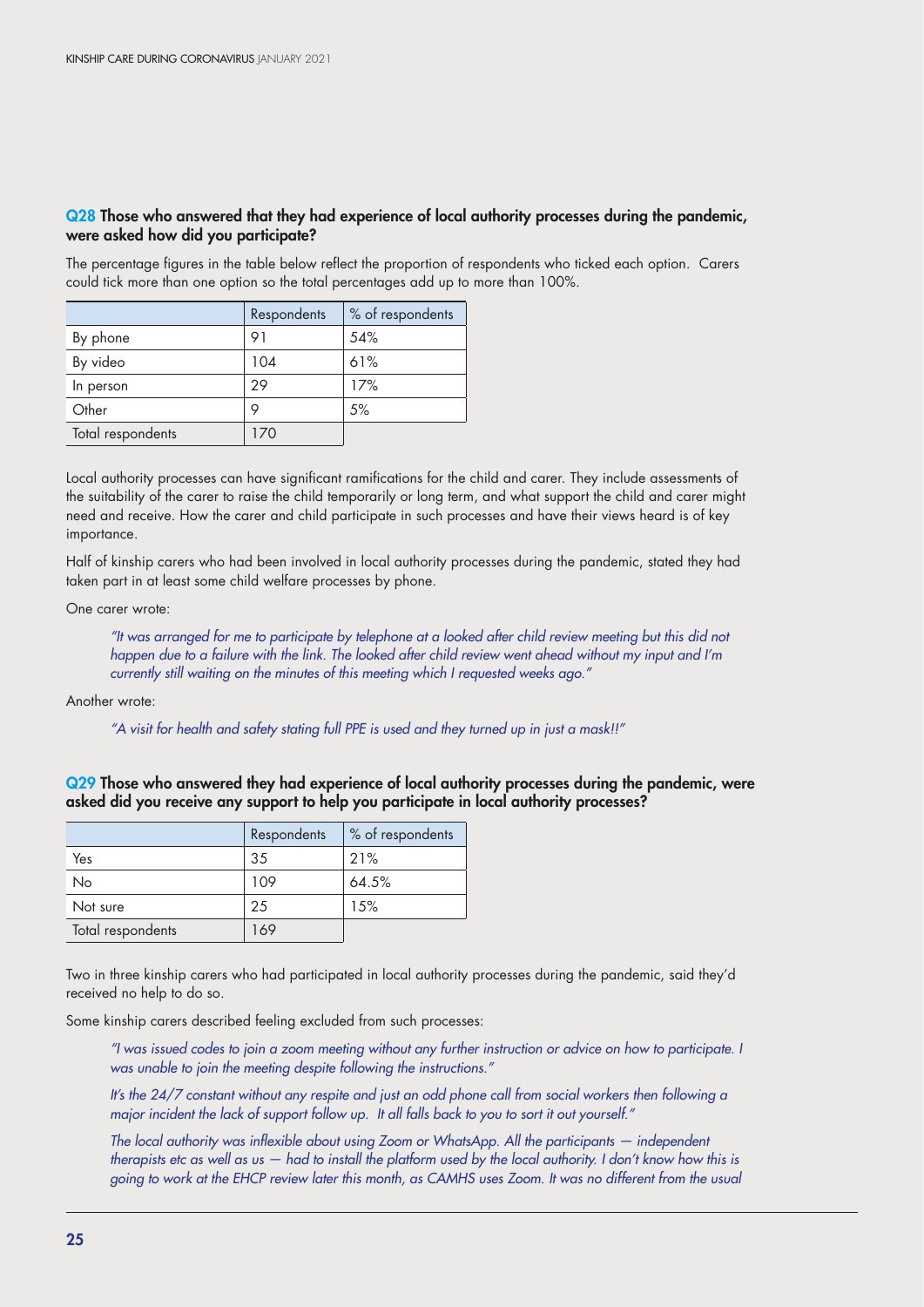*Child In Need meetings — overdue, no agenda, nothing circulated in advance of meeting, no progression of issues agreed at previous meeting, no minutes etc. Appalling really. Social worker is very nice woman – very pleasant — but clearly used to working in a system not fit for purpose, and it's all totally normalized. EHCP review later this month is over a year overdue."* 

*"The actual Child in Need meeting was OK but a practical difficulty was having our child at home, and therefore my husband had to look after him so couldn't participate in the meeting. It must be impossible for single carers."*

*"I was issued codes to join a zoom meeting without any further instruction or advice on how to participate. I was unable to join the meeting despite following the instructions provided."*

*"The platform that was used was awful. Couldn't hear what was being said."*

*"Social services did not adhere to our initial wishes and I had to sell my home to move in with my daughter so losing my independence*

Some kinship carers expressed empathy for the workloads of children's services staff.

*Social services have pretty much, left us to it. Only real communication, is when I initiate it. I feel that I do a good job and they are busy helping the families that are not coping so well.* 

A few kinship carers went out of their way to praise a social worker or other local authority staff.

*"The local authority made sure I knew what I was doing and I was able to call whenever I needed to"*

Some expressed the contrast in the support that different children they were raising had received or between different practitioners

*"Child 1 — dealing with draft Education Health and Care Plan - reasonably good process and experience with local authority special educational needs staff. Child 2 — trying to access Adoption Support Fund funding for therapy. Nightmare experience with local authority special guardianship order Team. Clueless about this process for the most part. We are waiting on a youth worker, we are top of the list , but could be six months wait , which is difficult when my wife is ill."*

*"The Independent Social Worker who did our Court-directed second Assessment was and is wonderful — big contrast from the first one."*

A few kinship carers spoke glowingly of the help they had received

*"The local authority made sure I knew what I was doing and I was able to call whenever I needed to."*

*"My supervising social worker offered support."* 

*"Our local authority social workers have been great and the EHCP process was really good - he got an enhanced package."*

*"School were very understanding and helpful."*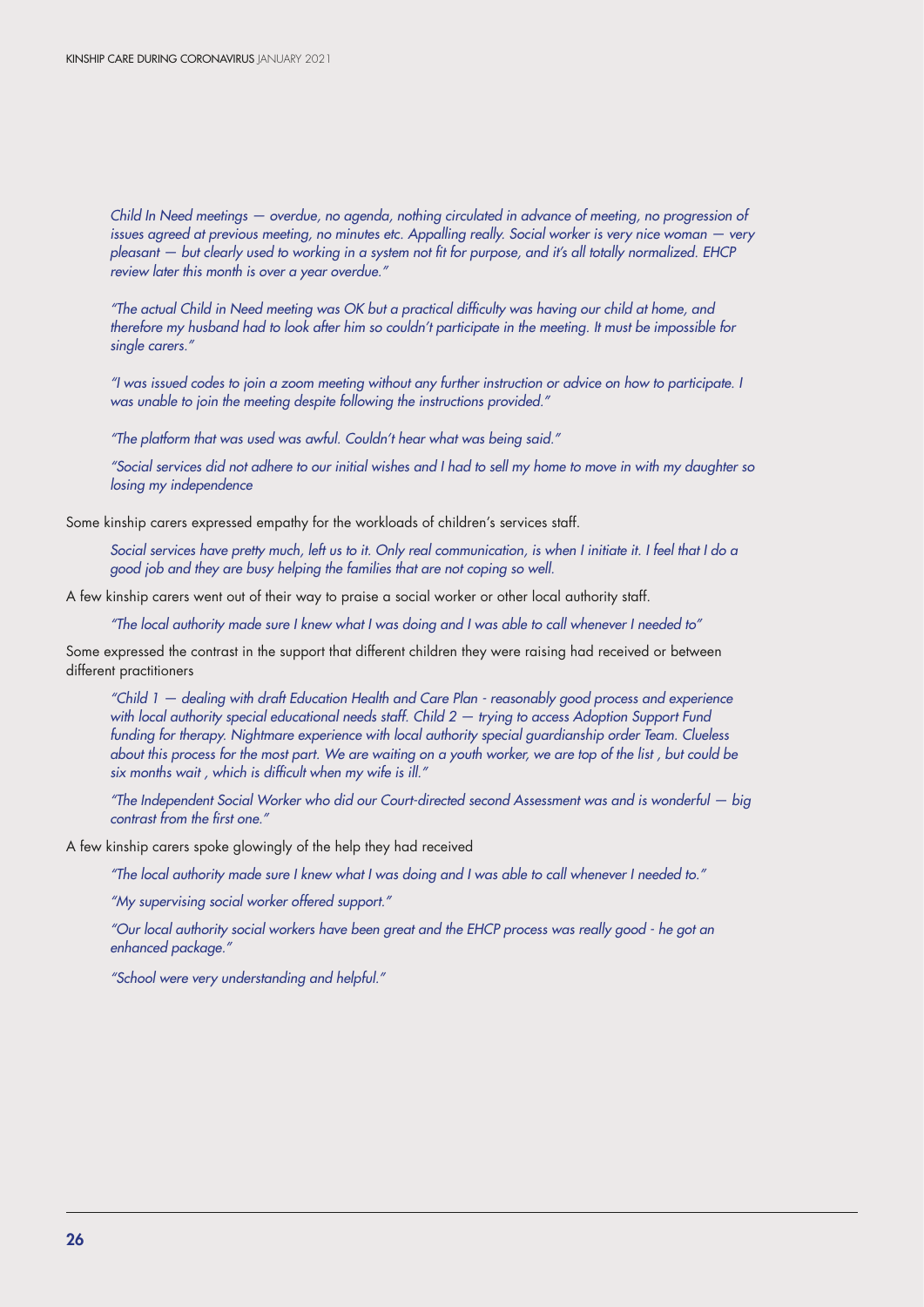### Legal or court processes

|                   | Respondents | % of respondents |
|-------------------|-------------|------------------|
| Yes               | 69          | 13%              |
| No                | 439         | 85%              |
| Not sure          | 6           | 1%               |
| Total respondents | 514         |                  |

#### Q30 During the pandemic have you experience of legal or court processes?

#### Q31 If you had experience of legal or court processes, did you get legal advice?

|                   | Respondents | % of respondents |
|-------------------|-------------|------------------|
| Yes               | 47          | 68%              |
| No                | 21          | 30%              |
| Not sure          |             | 1%               |
| Total respondents | 69          |                  |

Three in ten kinship carers did not get legal advice despite their involvement in legal or court processes. Yet as set out earlier, there are significant ramifications to different legal arrangements in relation to decision making for the child, contact, permanence and support.

# Q32 Who was this legal advice from?

|                             | Respondents | % of respondents |
|-----------------------------|-------------|------------------|
| A solicitor from a law firm | 43          | 80%              |
| <b>Family Rights Group</b>  |             | 13%              |
| A law centre                |             | 2%               |
| Other                       | 5           | 9%               |
| Total respondents           | 54          |                  |

One kinship carer stated that whilst she did get some legal advice, it was inadequate - the local authority had funded her for just one hour of legal advice from a solicitor.

*"It is extremely complex and there is so much advice to research and learn about, not least timescales, procedures, legalities and what is law and what are recommendations and what is and is not enforceable and what is available and how to access support."*

In a stark reminder that kinship carers may be involved in other legal proceedings, alongside potential family law cases, one grandmother described the support that she had received from the charity Inquest and legal aid lawyers in relation to the inquest into her daughter's death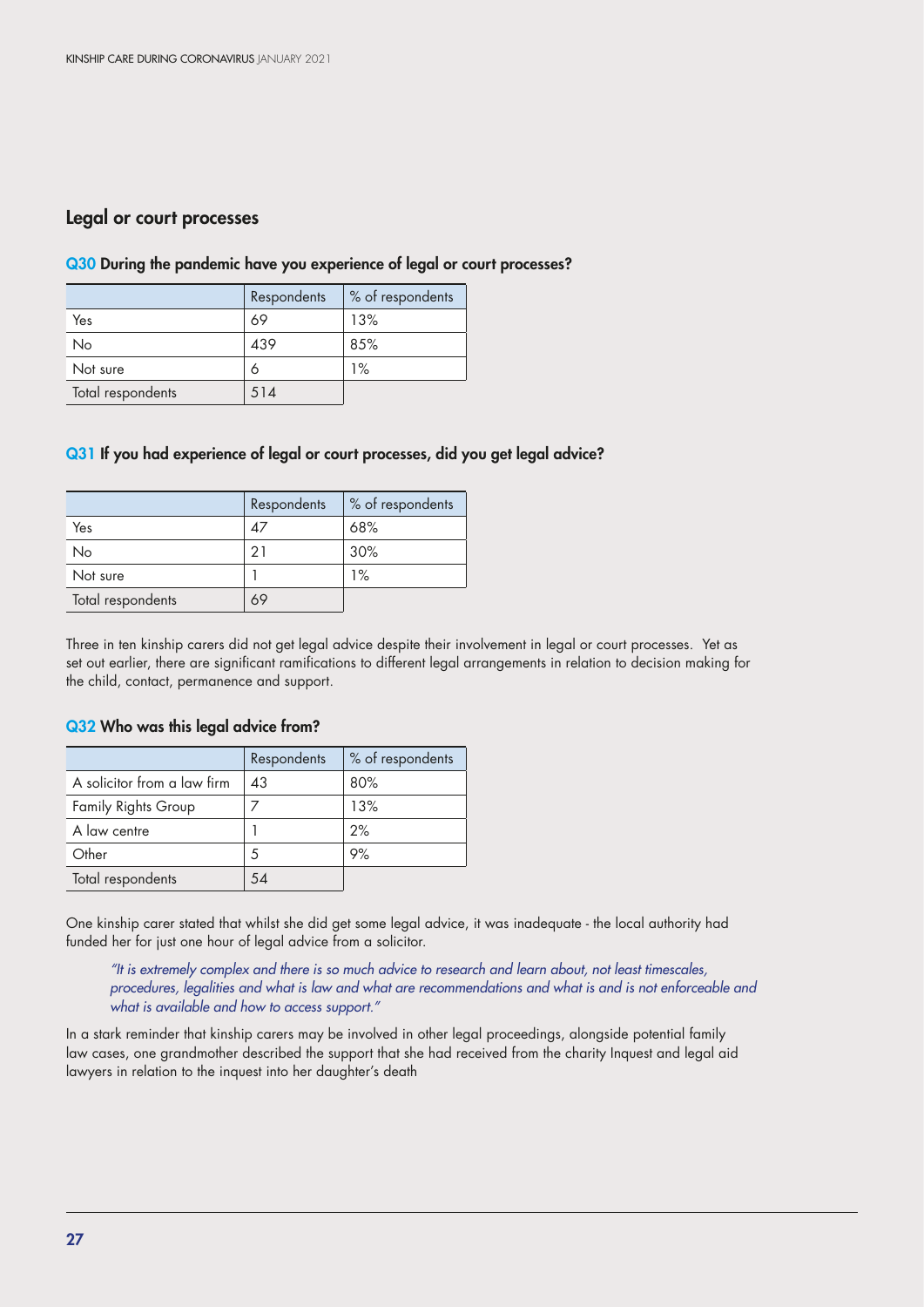#### Q33 Have you participated in a court process during the pandemic, and if so, how?

52 kinship carers reported that they had direct experience of the court process during the pandemic. This included where the kinship carers had been in court to secure a special guardianship order for the child, in some cases with the support of the local authority, in other cases the local authority plan had been to place the children elsewhere or the child to be adopted.

#### Q34 Kinship carers involved in court proceedings were asked, how did you participate in the hearing(s)?

The percentage figures in the table below reflect the proportion of respondents who ticked each option. Carers could tick more than one option so the total percentages add up to more than 100%.

|                   | <b>Respondents</b> | % of respondents |
|-------------------|--------------------|------------------|
| By phone          | 29                 | 49%              |
| By video          | 25                 | 42%              |
| In person         | 8                  | 14%              |
| Other             |                    | 12%              |
| Total respondents | 54                 |                  |

Nearly half of kinship carers who had experience of the court process during the pandemic had to participate by phone. Where the respondent had stated other, this was either because there had been multiple hearings and the carer had participated in different ways in different hearings or because the hearing had not yet taken place.

*"Had children's court hearing via video but the link for the chair kept breaking."*

*"The phone conference could have been better explained by the court. Having to answer questions you weren't really expecting was a bit of a shock and I forgot to say things. Also you haven't got a clue what happening through most of it. And can't ask anyone as you are on the phone."*

#### Q35 Were you legally represented?

Those kinship carers who had participated in a court hearing(s) during the pandemic, were asked whether they were legally represented

|                                   | Respondents | % of respondents |
|-----------------------------------|-------------|------------------|
| Yes, for all                      | 14          | 27%              |
| Yes for part of the court process | 6           | 12%              |
| No                                | 32          | 62%              |
| Total respondents                 |             |                  |

Only around one in every four kinship carers who participated in a court hearing were legally represented throughout and nearly two thirds were not represented at all.

*"Lack of access to legal aid and representation makes proceedings very difficult."*

*"I had to pay for a solicitor."*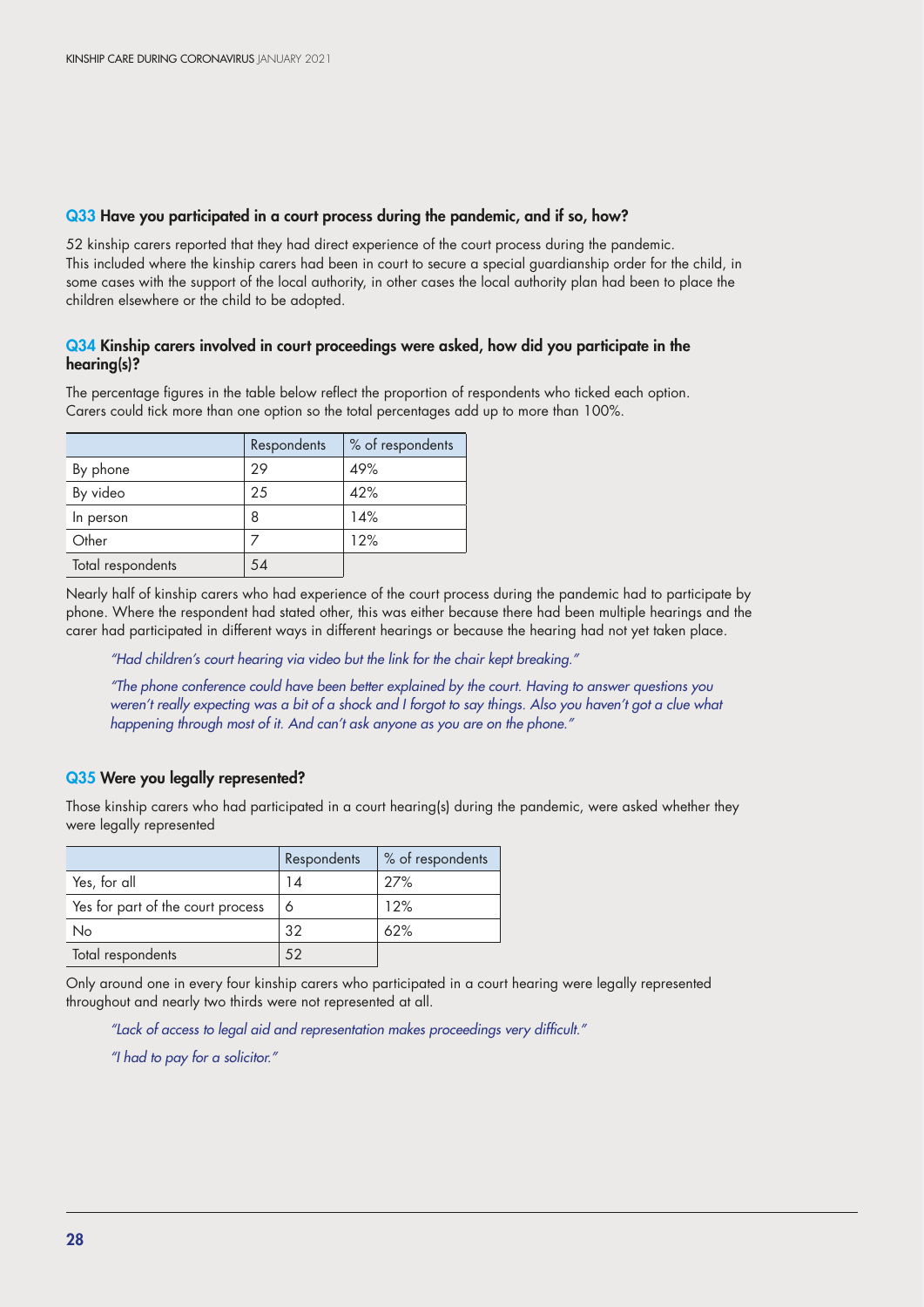# Housing

# Respondents \% of respondents Yes 386 77% No, it is overcrowded 79 16% No, it needs refurbishment  $\begin{array}{|c|c|c|c|c|} \hline 37 & 37 \end{array}$  7% No, we are in temporary housing  $\begin{vmatrix} 1 & 0.2\% \end{vmatrix}$ Total respondents 503

#### Q36 Is your current housing suitable for your household during the crisis?

Almost a third of respondents are living in inappropriate or temporary housing for their family.

Providing further detail, one respondent said:

*"Six people in a three bed semi when at home 24 hours per day is overwhelming. The children constantly bicker due to lack of personal space. We only have one bathroom so there is always someone waiting for the loo! It is simply not practical to be here constantly."*

*"We have slept in the sitting room for five years waiting for bigger accommodation."*

### Finances and benefits

#### Q37 Do you receive any of the following benefits or tax credits?

|                                                                           | Respondents | % of respondents |
|---------------------------------------------------------------------------|-------------|------------------|
| Child benefit                                                             | 366         | 79%              |
| Child tax credit                                                          | 183         | 39%              |
| Council tax benefit                                                       | 123         | 27%              |
| Housing benefit                                                           | 120         | 26%              |
| Disability Living Allowance for the child you are raising                 | 112         | 24%              |
| Carer's allowance                                                         | 110         | 24%              |
| Universal Credit                                                          | 97          | 21%              |
| Disability Living Allowance/Personal Independent Payment (PIP)            | 75          | 16%              |
| Working tax credit                                                        | 58          | 13%              |
| Other (please specify)                                                    | 58          | 13%              |
| <b>Employment and Support Allowance</b>                                   | 33          | 7%               |
| Income support                                                            | 31          | 7%               |
| Pension credit                                                            | 19          | 4%               |
| Guardian's allowance (NOT local authority special guardianship allowance) | 14          | 3%               |
| Bereavement/widow's benefit                                               | 6           | 1%               |
| Total respondents                                                         | 464         |                  |

Previous research has shown that more than half of kinship carers have to give up work or reduce their hours in order to meet the care needs of the children. Inevitably, this means that many have to rely at least in part on the benefits system, yet some find themselves penalised for taking on the care of additional children, particularly when they also have birth children in the household.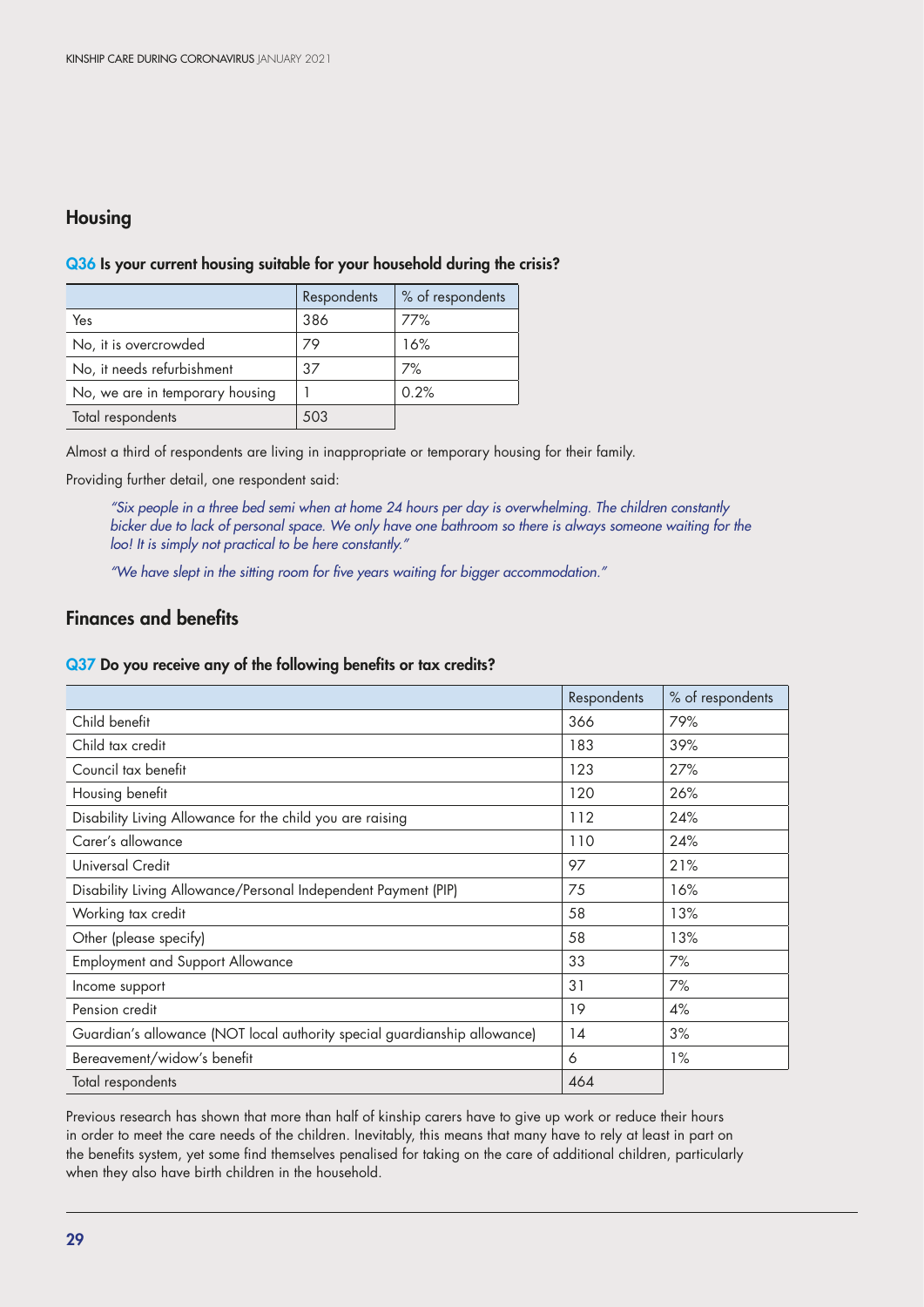This survey data demonstrates the importance of child benefit and child tax credit to kinship care families. It also shows that almost a quarter are in receipt of Disability Living Allowance for the child they are raising. 1 in 5 are also in receipt of Universal Credit.

#### Q38 Are you currently affected by the bedroom tax?

Since April 2013, someone who claims housing benefit and is living in social housing or in private rented accommodation can have their housing benefit reduced or restricted if they have more bedrooms than the council says they need for their family/household. Two children of different genders are expected to share a bedroom until age 10. Two young people of the same gender who are under 16 are also expected to share a bedroom.

|                   | Respondents | % of respondents |
|-------------------|-------------|------------------|
| Yes               | 30          | 6%               |
| No                | 463         | 91%              |
| Not sure          | 16          | 3%               |
| Total respondents | 499         |                  |

*"Was left paying bedroom tax for kinship child that was staying in the room."*

*"We pay £13 a week towards rent as we have a spare bedroom as son moved out. This is adapted and due*  to lockdown we are not in a position to find other suitable accommodation and are struggling to find how to *appeal this."*

*"I have two children from a traumatic background they need their own space and I'm paying for that out of the children's money."*

#### Q39 Are you currently affected by the benefit cap?

The benefit cap puts an overall limit on the amount of benefit income the household can receive from housing benefit, universal credit, child benefit, tax credits, income support etc. If the cap affects you, your housing benefit or universal credit is reduced

|                   | Respondents | % of respondents |
|-------------------|-------------|------------------|
| Yes               | 26          | 5%               |
| No                | 360         | 74%              |
| Not sure          | 100         | 21%              |
| Total respondents | 486         |                  |

Some kinship carers who are affected by the benefit cap, described the impact during the crisis:

*"I had to cope with 20% salary reduction for almost a year on furlough (March - Oct 2020). I have been unemployed since then to present and the cap reduces my living standard to below the breadline so I have had to seek food and other support to clothe and equip my child. I am a zero hours contract worker without shifts, a sole adult senior carer, trying to recover from extended illness after Covid."*

*"I was affected until I received DLA creating large amount of debt as had to give up job during first lockdown to deal with younger child massively dysregulating due to routine change."*

*"We live very frugally & the benefits we get don't allow us to heat the home enough through winter without worrying."*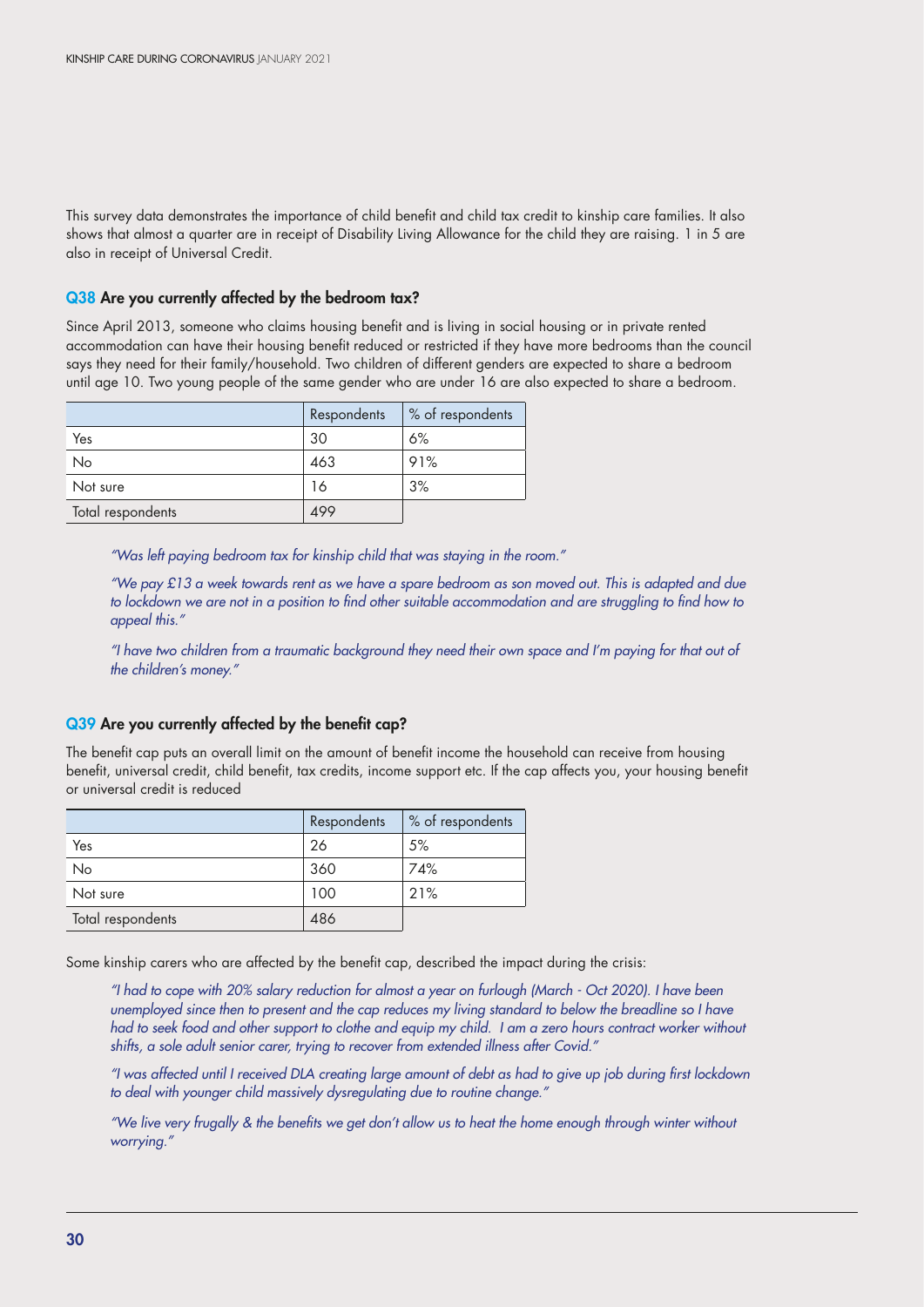#### Q40 Have you received any extra financial help during the crisis?

The percentage figures in the table below reflects the proportion of respondents who ticked each option. Because carers could tick more than one option, the total percentages add up to more than 100%.

|                                                                                 | Respondents | % of respondents |
|---------------------------------------------------------------------------------|-------------|------------------|
| <b>No</b>                                                                       | 266         | 53%              |
| Yes, food vouchers because the child/children are entitled to free school meals | 187         | 37%              |
| Yes other (please specify)                                                      | 46          | 9%               |
| Yes, I have been furloughed from my workplace                                   | 32          | 6%               |
| Yes, I have received help because I am self employed                            | 20          | 4%               |
| Yes, help from a voluntary organisation hardship fund                           | 13          | 3%               |
| Yes, help from the local authority hardship fund                                | 4           | $1\%$            |
| Total respondents                                                               | 499         |                  |

Almost four in ten kinship carers receive food vouchers because the children were entitled to free school meals. This highlights the importance of such support for kinship care households to help them get by during the pandemic.

Over half of respondents have not received any additional financial help during the pandemic.

#### Q41 Are you suffering financial hardship?

|                                                | Respondents | % of respondents |
|------------------------------------------------|-------------|------------------|
| Yes but no worse than before the crisis        | 75          | 15%              |
| Yes and the crisis has made things much harder | 109         | 22%              |
| No                                             | 260         | 53%              |
| Not sure                                       | .51         | 10%              |
| Total respondents                              | 495         |                  |

37% of kinship carers stated they were facing financial hardship. Some described how the pandemic had made their financial situation much harder.

*"Non-essential business have to remain closed so we've been unable to open. Open less than a year so no financial help."*

*"Being furloughed is less wages, children not in school = more electricity being used with all online learning, more gas being used for heating and a lot more shopping needed."*

*"Extra heating expenses. Plus as SEN child at home more, lots of breakages and extra food costs. Extra costs of activities e.g. art paper books videos etc."*

#### One carer stated

*"No to hardship, using savings. Ask again when savings are gone and we reach retirement age."*

#### Q42 Kinship carers were asked what difference would their household being vaccinated make to them

This was an open question to which 412 respondents gave their views.

338 kinship carers (82%) indicated that they felt their household receiving the vaccine would lead to a positive difference.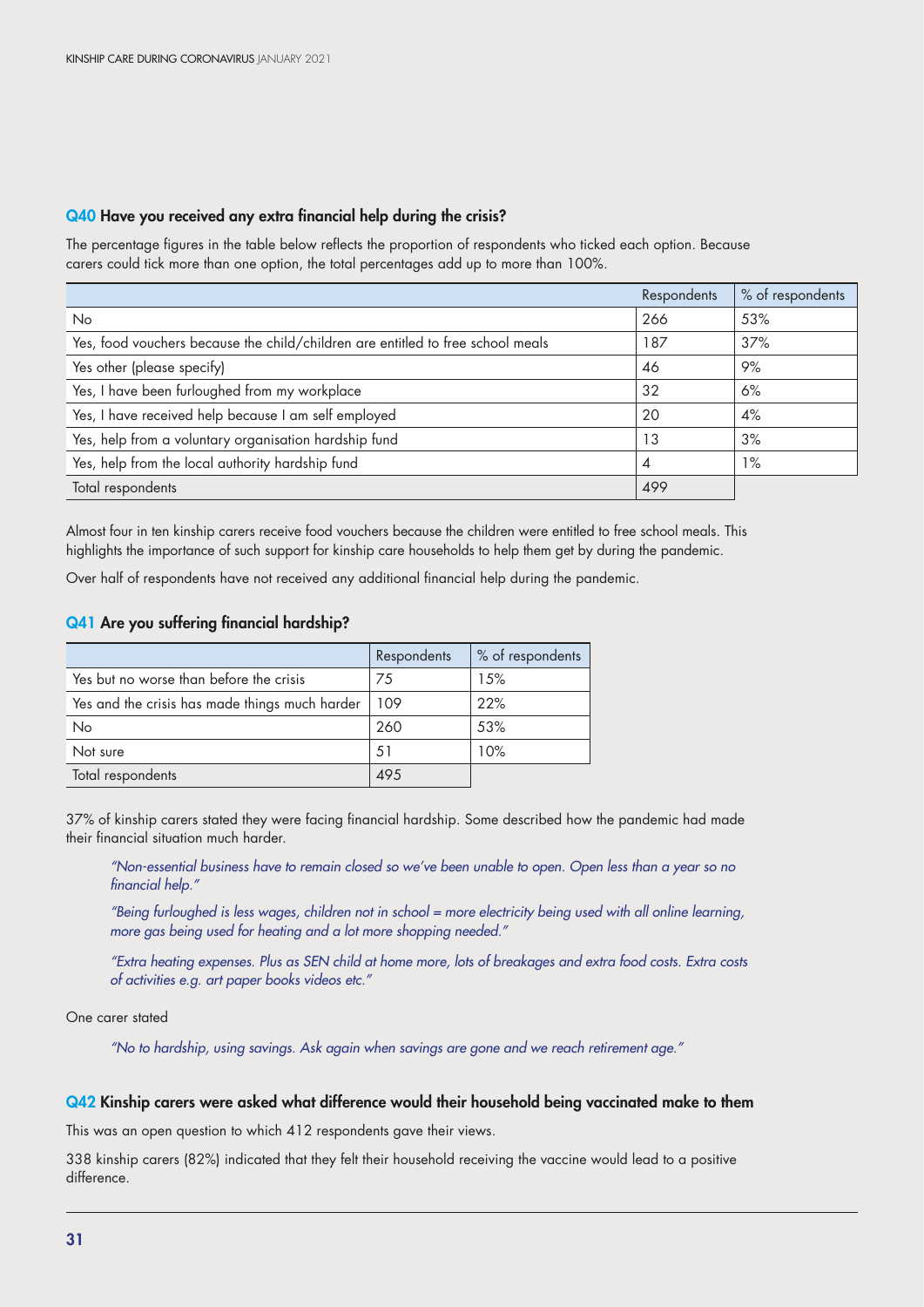40 carers used the phrase 'peace of mind'. Many others expressed a similar sentiment, indicating that having the vaccine would make them feel safer and less worried.

*"It would give me peace of mind as my biggest fear is catching Covid 19 & the implications for my kin child."*

*"A big difference - due to our age nearly 60 and 60+ would give confidence in being able to provide long term care for our two and three year old grandchildren."*

*"An enormous difference. Having to still take two young ones to school and have them continue contact with parents is a worry — it is contact with other people that I cannot avoid. It would be absolutely reassuring to have the vaccine."*

*"On a daily basis we individually are part of 5 bubbles, working in education I'm mixing with dozens of other children as are my children in schools... The new variant is spreading faster which worries me... I feel it is essential for us as foster carers to be vaccinated in order for us to lead a 'normal' life."*

Another common theme mentioned was that it would be positive for their children, particularly allowing them to return to school:

*"Huge difference! We would send her to school which would be so much better for her. We need to be further up the vaccine list than we are now!"*

*"Freedom to take my son out. His sensory problems make him anxious. Then he gets overwhelmed and can hit out at us. He is worried we will die and he will be taken back to his birth parents."*

For other carers, they thought it would allow them to access support networks

*"Access family support, mental wellbeing"*

*"I just want to be able to attend support groups again. I do not like online meetings plus they're impossible with the children."*

*"Would give us both reassurance and enable us to support elderly relatives as well as being able to see other grandchild living in kinship care with another part of the family."*

#### Q43 What three steps could the Government take at the present time to improve your life and that of the children you are raising?

384 kinship carers responded to this open question, of which:

• 155 kinship carers (40%) recommended that they would like additional financial support to support their role as kinship carers.

*"Make SGO Allowance uniform across the country. Give SGO children access to the same support as adopted and LAC children. Give SGO holders access to the same support as foster carers."*

*"Financial aid, with free access to good educational materials."*

*"Make kinship carers allowance the same for everybody across all LA's especially when going to SGO. You shouldn't have to fight for it. Also have support for the life of the SGO too if needed."*

• 90 kinship carers (23%) requested access to the vaccine for kinship carers.

*"Getting the vaccine done 24/7. If someone said to me come at 3am I'd be there."*

*"Give us the vaccination as protection if we die who will take care of our grandchildren."*

*"If we can be on the list for the vaccine as we are the only ones that care for these children and will be devastated if anything happens to us carers."*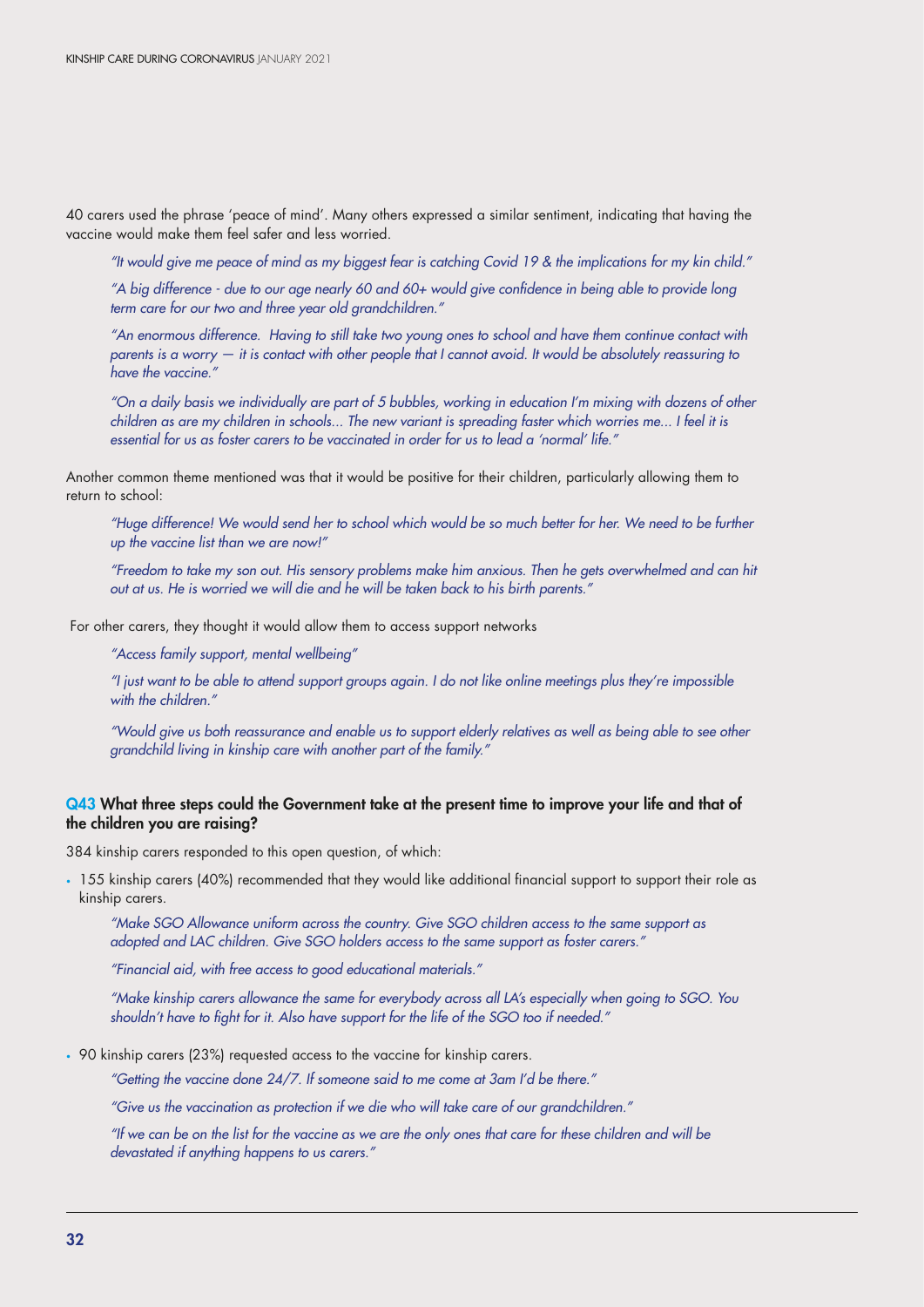• Greater recognition of kinship care was requested by 85 kinship carers (22%). Respondents wished for the role of kinship carers to be valued and many want to see a parity of esteem and support between kinship care and foster carer, regardless of legal status.

*"We seemed to have slipped though the radar they think because we give the kids a safe home that support is not needed."*

*"Stop treating kinship children and their families as a weird anomaly and afterthought."*

*"Recognise kinship carers in the same way as adopters. It is so hard bringing up a child when older and this could make the difference of being able to give up work rather than juggling so much and feeling exhausted most of the time. Advise schools not of make us feel guilty when taking up a space. Allow everyone to access the £500 payment for self isolating!"*

*"It's not all about money. But I feel people with SGOs should get the same as foster carers. And our looked after children should get the same care as in help with paying for after school clubs, holiday clubs, therapy etc. Their needs don't suddenly go away or change because an SGO has been granted."*

*"Proper recognition for the role that kindship carers provide especially in the workplace i.e. kindship carers do not get the same entitlement as someone adopting if a kindship carer proceeds with a guardianship order."*

• 68 kinship carers (18%) want additional education support for their kinship children. 17 kinship carers requested help with technology, particularly for home learning.

*"Provide more funding to schools to recruit and train more teaching personnel — enhanced one-to-one support will be needed once they go back."*

*"Remove the word 'might include' from the guidance that a child on an SGO or kinship be entitled to a school place in lockdown, it just means that schools are refusing them, often as they have additional needs."*

*"Note that the most vulnerable children (eg those who are living with very elderly or clinically extremely vulnerable carers/guardians, or those who are being kept off school because their special schools cannot meet their needs in the current crisis) will need more support than others to re-integrate into education after the crisis is over. They are also — having previously experienced loss and trauma — highly likely to be worrying an awful lot about losing their carers to Covid. This additional stress and vulnerability should be acknowledged and the DfE should take steps to ensure that the gap between kinship children and others is not allowed to widen in both mental health and education."*

*"Ensure kinship children have devices to access school work."*

• Many carers (24) mentioned the need for greater mental health support and therapeutic measures for their kinship children.

*"More practical support when presented with children with difficulties (physical, social, emotional, behaviour, mental health etc)"*

*"Support with accessing and even offering mental health support for kinship kids in general or any looked after child would be the biggest thing that would help regardless of the pandemic!"*

• The emotional strain on carers was also recognised, with 12 carers raising a need for extra support to support their own mental health and 17 carers requested some respite. 12 requested more flexibility for them and their children to meet friends and access support groups to address isolation.

*"Although I know the restrictions in place are to keep people safe but allowance for normal contact between siblings would be positive for my child and for clubs to be able to start up again. That is all I can think of, just getting back to some kind of normal would improve things."*

*"Keep making provisions for mental health, therapeutic support, respite and short breaks in COVID guidance."*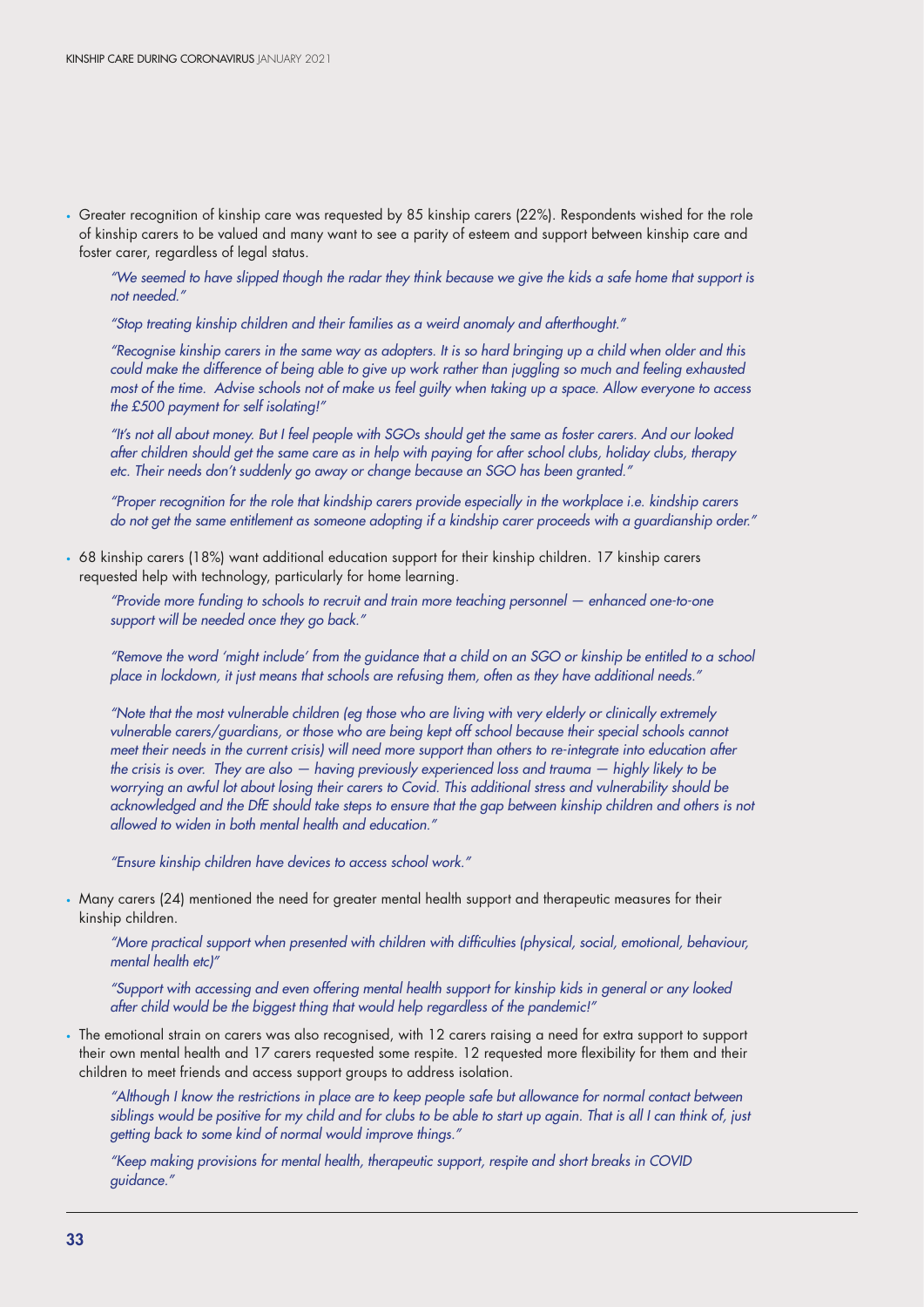*"Easier access to mental health support and counselling."*

• Other practical suggestions included clearer information and advice for kinship carers (17), help with contact arrangements particularly during the pandemic (21), help with housing including overcrowding and adaptions (16).

*"Provide comprehensive online support for kinship carers in one place, to help access further help, support and even other carers in the area — who may just need to talk to someone else going through the same thing. To feel included in decisions/legislation/benefits kinship carers have been left out for too long."*

• 8 carers requested support for legal proceedings, including the need for access to free independent legal advice, for example, in applying for a special guardianship order for the child during the crisis.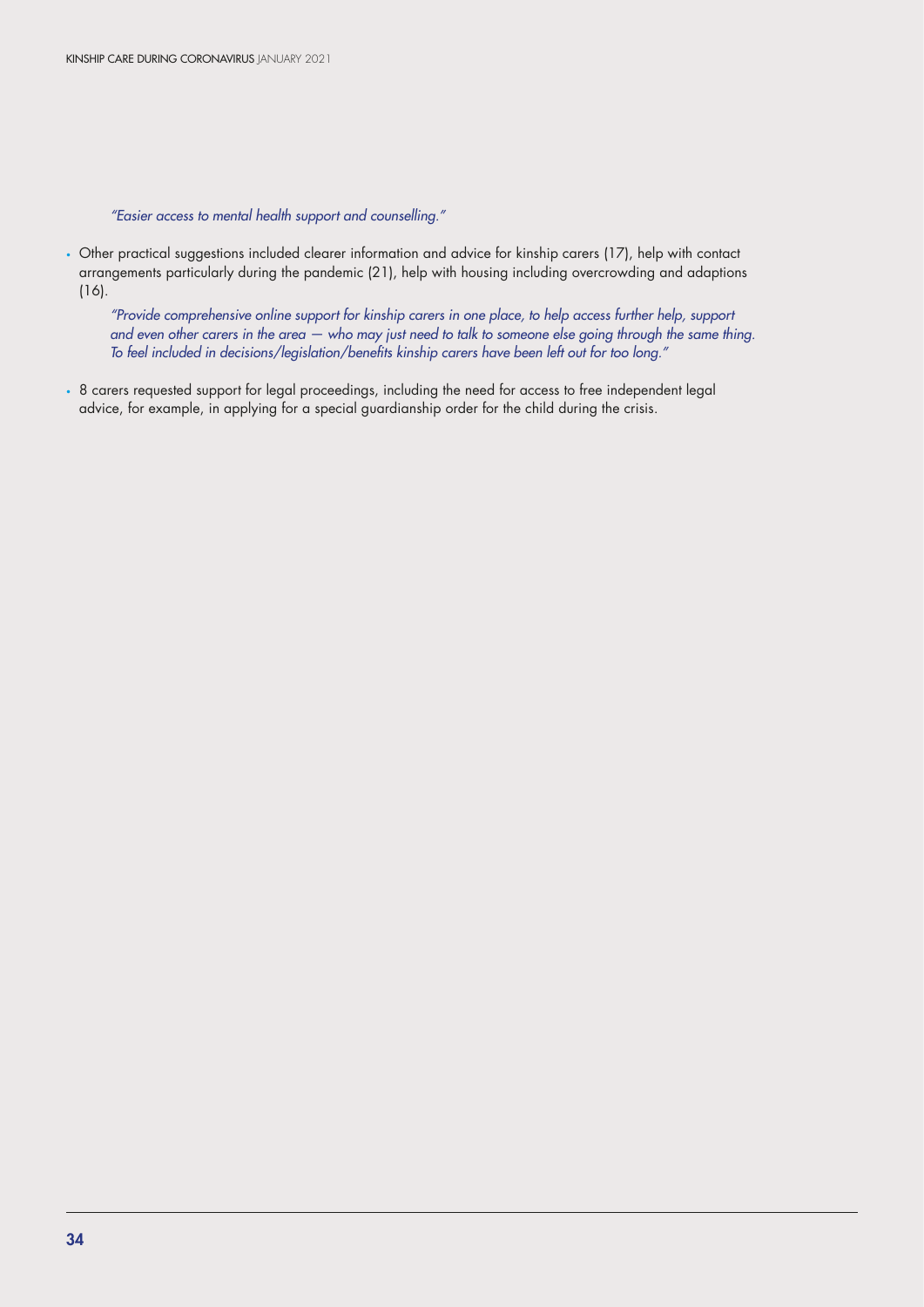# Recommendations for action to support kinship carers during the latest stage of the pandemic

Kinship carers have done the right thing by the kinship children they are raising, ensuring they can remain within their family network and providing them with a safe and loving home.

The results of our survey demonstrate that a significant number of these carers are balancing a great many challenges and responsibilities. Long term illnesses and disabilities are prevalent among both carers and children, with some children having very significant care needs. Many kinship carers also have additional responsibilities raising birth children and caring for others outside of the home. They are dealing with these challenges alongside shielding, managing home learning, financial hardship, and the overwhelming worry about what will happen to their children if they become ill with the virus. Some have the pressure and expense of local authority court processes and legal proceedings to navigate too. These challenges are difficult enough at the best of times but the pandemic has increased the struggle.

We welcome the measures the Government have hitherto introduced through the course of this pandemic to support the most vulnerable and disadvantaged families. We believe there are further steps the Government could now take in order to ensure kinship carer families are properly supported and children can reach their potential.

# Educational support for kinship children

There is widespread concern about the impact of the pandemic on the education of children and young people. Of the kinship carers who responded to this survey, half of the kinship children have additional education needs and disabilities. Yet depending on the child's legal status, children in kinship care typically have no clear route to greater educational support.

Our data suggests that during the latest lockdown, a higher proportion of the kinship children with additional needs have been given the option to attend school compared to the earlier stages of the pandemic. However, there are some carers who would still value the option if it had been made available to them.

In order to protect the kinship carer where health risks are greater, many families have chosen to keep their children at home. However, there are limits to home learning and digital poverty is a barrier to many children effectively accessing learning resources. The accelerated provision of equipment and data access during the latest lockdown and investment in a National Tutoring Programme are both welcome initiatives. However, kinship carers without digital skills themselves are finding it challenging to manage remote learning and some children with exceptional needs are not being catered for. Half of kinship carers believe their kinship children will need catch up support to make up for lost learning. Legal status or having not spent time in the care system should not be a barrier to accessing vital educational support.

We urge the Government to ensure all kinship children can access equipment and data for remote learning. All children in kinship care, where there is professional evidence of additional need, should be included within the remit of the National Tutoring Programme. We also suggest consideration is given to extending the remit of Virtual School Heads and Pupil Premium Plus to all children in kinship care.

### Access to therapeutic support

We welcome the extension of the Adoption Support Fund to 2022. We also recognise the greater flexibility introduced by the Government during the pandemic in respect of how the Adoption Support Fund in England can be used for those children who are eligible (i.e. adopted children and those on special guardianship orders, who were previously in the care system). This has facilitated valuable remote provision for those kinship carers who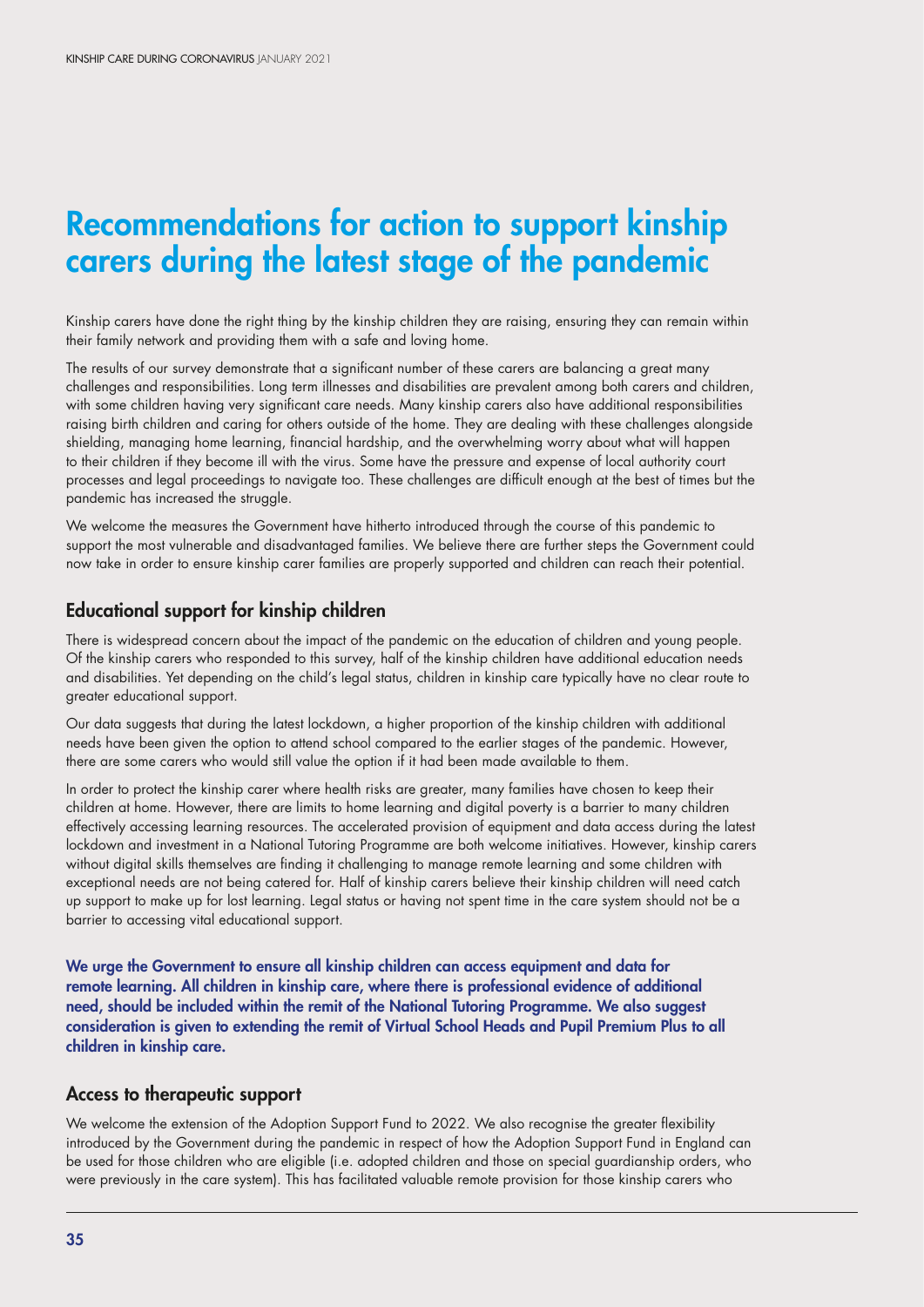are eligible. However, there is evidence of a significant level of unmet need, which has been exacerbated by the pandemic, among kinship children who have suffered tragedy and trauma.

We propose the Government go a step further and extend the Adoption Support Fund to all children being raised by kinship carers, who are unable to live with their parents. Regardless of whether or not the children were in local authority care, many of these children have faced significant adversities, their anxiety levels may have considerably increased during the pandemic and some of the children and their carers are in desperate need of therapeutic support.

# Financial support

Financial hardship was a challenge faced by a significant number of kinship carers before the start of the pandemic, with more than half having to give up work or reduce their hours in order to meet the care needs of the children. Inevitably, many have to rely at least in part on the benefits system, yet some find themselves penalised for taking on the care of additional children, particularly when they also have birth children in the household.

The results of this survey indicate a continued level of financial difficulty faced by many families. Over a third of respondents say they are facing financial hardship and one in five of all respondents have seen that hardship exacerbated as a result of the pandemic. Almost 4 in 10 survey respondents have received free school meal support and 1 in 5 are in receipt of Universal Credit.

Given the level of need and the pressure that this is placing on families who have stepped up to raise children who may otherwise be looked after in the care system, we urge the Government to consider how welfare flexibility can prevent kinship care families from being pushed into severe poverty. This should include the under occupation penalty ('bedroom tax'), the Benefit Cap, Universal Credit including the Covid-19 uplift, and Pension Credit.

Moreover, just as the system already recognises that adopters need support to manage an often difficult transition when adopting children from the care system, we urge the government to consider how a comparable right to a period of paid employment leave and protection to kinship carers, could be introduced.

# Access to justice for kinship carers

Kinship carers and potential kinship carers have very limited access to legal advice and representation and are often left to face the assessment and court process unprepared or to self-represent in court proceedings. Some spend thousands on legal fees and have ended up in debt, just to secure parental responsibility for a child who might otherwise enter the care system. We have heard from prospective kinship carers struggling in the pandemic without access to legal advice, with their assessments being halted, stalling placement decisions for children. The vast majority of Family Court hearings are now being heard by telephone or video conference facility, and so kinship carers will not even have the option of attending the court building to make enquiries of the judge, or to easily ask for permission to sit in court.

We welcome the Ministry of Justice's pledge in the Legal Support Action Plan 2019 to bring forward provisions to extend the scope of legal aid to special guardians in private law cases. We also note the Ministry of Justice's reaffirmed commitment to delivering this, as set out in response to a recent parliamentary question by Andrew Gwynne MP.16 However, we also urge the Government to consider going further and addressing the lack of legal aid provision for kinship carers in the context of public law, and in the pre-proceedings stage of work with families.

<sup>16</sup> https://questions-statements.parliament.uk/written-questions/detail/2021-01-12/136465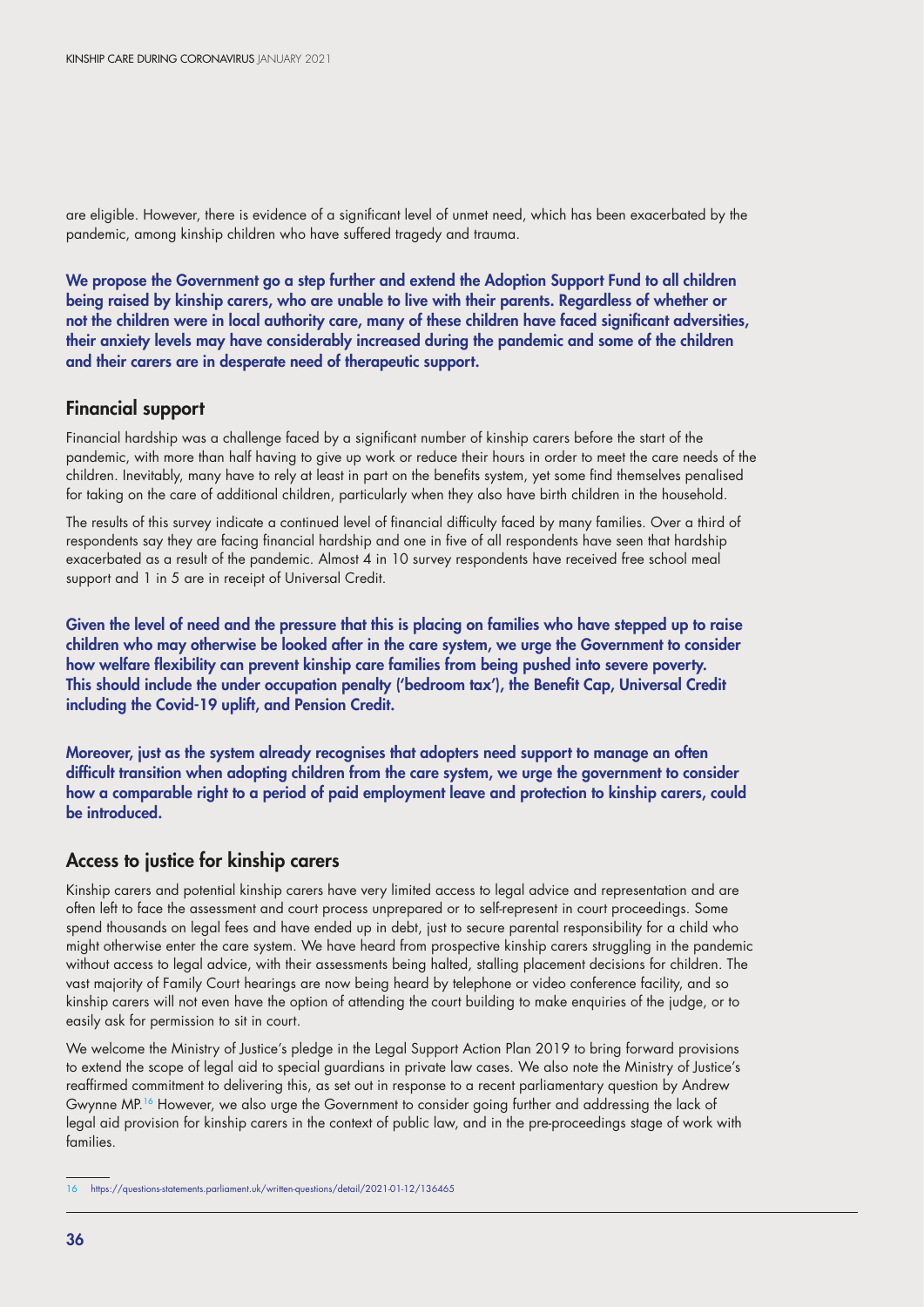In public law proceedings, most proposed special guardians do not receive legal aid within the context of the proceedings. Where a local authority has positively assessed a relative or friend of the parents during proceedings, the authority may pay for the proposed special guardian to receive legal advice but where this happens (and it often doesn't) the provision is often limited to one to two hours of advice. If the local authority does not support the placement, then the kinship carer is unlikely to be able to access free legal advice to challenge what could be an inadequate assessment. Ultimately, if all options of family and friends care are not properly explored, a child could end up in the care system or even adopted. In public law proceedings all parents/those with parental responsibility are entitled to non-means, non-merits tested legal aid.

The pandemic is exacerbating existing challenges for kinship carers in accessing legal advice.

#### We call on the Ministry of Justice to work to deliver the extension of legal aid to special guardians in private law proceedings as a matter of urgency. We also urge consideration for addressing the comparable gaps in legal aid provision in public law and pre-proceedings.<sup>17</sup>

#### Vaccination programme

The findings of this survey demonstrate the high prevalence of long term health conditions and disabilities among kinship carers, their kin children, and those for whom they have wider caring commitments. Loss and trauma are already central to many kinship care placements, and we are seeing examples of kinship arrangements transpiring as a result of the death of parents from Covid-19. Indeed, concern for what will happen to the children if the carer becomes unwell, was the second biggest worry of kinship carers responding to this survey. Therefore, on multiple levels, there is a clear urgency to protect families who are already dealing with a great many challenges.

While kinship carers with the most severe health needs, putting them at greatest risk from the virus, will already be included in the early stages of the vaccination programme, many others in poor health will not. In the guidance published by the Joint Committee on Vaccination and Immunisation on 30th December, unpaid carers were added to Priority Group 6, in recognition of the danger to elderly or disabled people whose welfare may be at risk if the carer contracted COVID. The Fostering Network have been campaigning for foster carers, and social workers, to be included in the vaccination programme as key workers, supporting children in the care system.

We propose that all carers, including foster carers and all kinship carers, regardless of the child's legal status, should be prioritised in the vaccination programme by being classed as keyworkers.

<sup>17</sup> Family Rights Group with other interested legal practitioners and organisations, including the Law Society, Resolution and Association of Lawyers for Children have drawn up a paper setting out realistic changes that could be made to the legal aid regime in respect of potential special guardians, that could have an immediate significant impact. It can be viewed here: https:// www.frg.org.uk/involving-families/reforming-law-and-practice/family-and-friends-care-enabling-children-to-live-within-their-wider-family